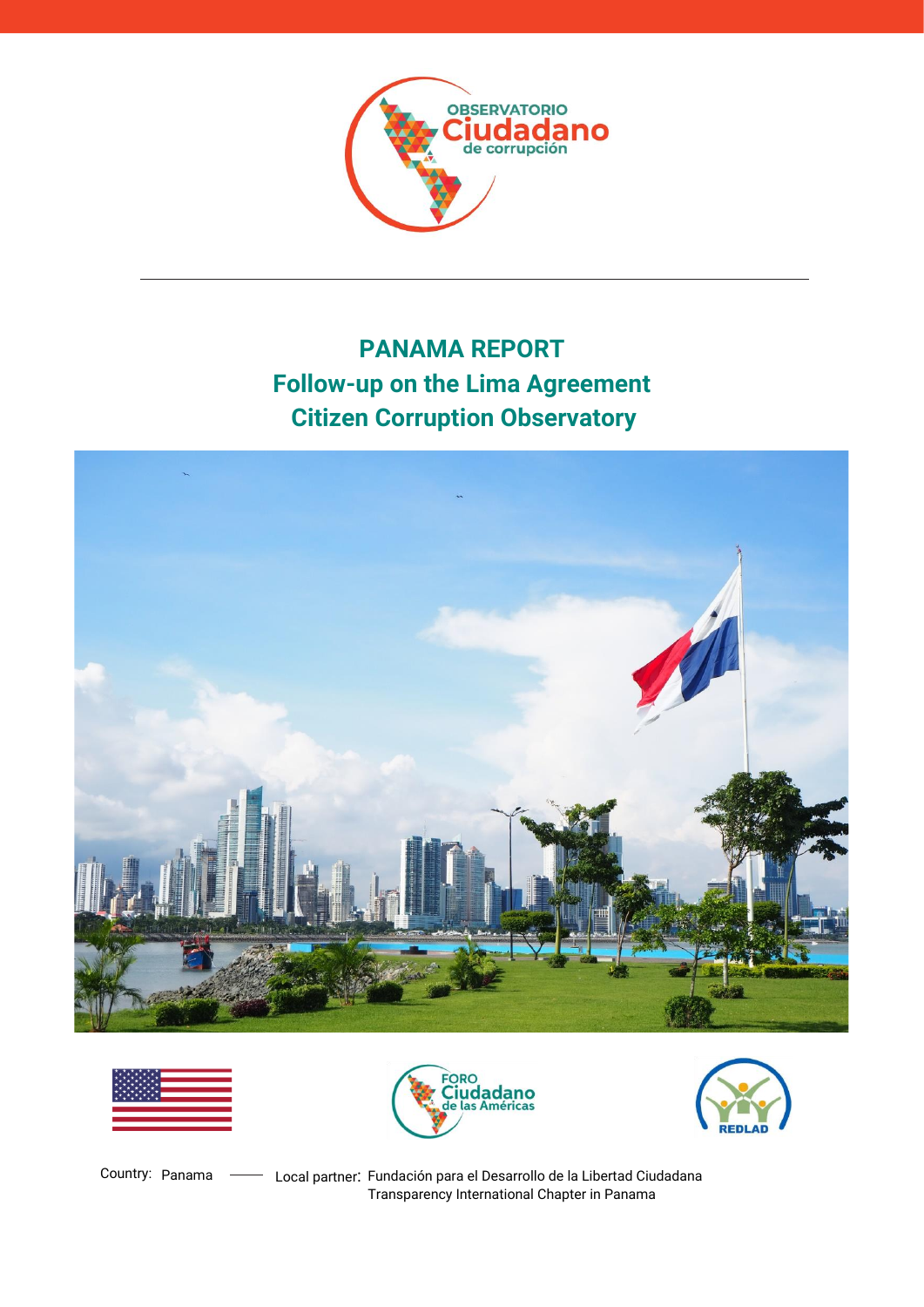



June 2021

### **Credits**

*Working Group*

| Coordinator |
|-------------|
| Researcher  |
| Researcher  |
| Researcher  |
|             |

### *Representatives of Civil Society Organizations*

| <b>Representatives</b>                               | <b>Organizations</b>                                                                                   |
|------------------------------------------------------|--------------------------------------------------------------------------------------------------------|
| Olga de Obaldía                                      | Fundación para el Desarrollo de la Libertad Ciudadana,<br>Transparency International Chapter in Panama |
| María Soledad Porcel                                 | Alianza Ciudadana Pro Justica (ACPJ)                                                                   |
| Daniel Holness Carrasco                              | Asociación Centro de Estudios y Acción Social Panameño<br>(ACEASPA)                                    |
| Cecilia Moreno                                       | Centro de la Mujer Panameña (CEMP)                                                                     |
| Elva Quintero<br>Daniel Waterman<br>Eduardo Campbell | Colegio Nacional de Investigación Criminal y Seguridad de<br>Panamá (CNICSP)                           |
| Leah de Boersner                                     | Fundación Espacio Cívico                                                                               |
| Olinda Castrellón                                    | Movimiento por la Defensa del Territorio y Ambiente de                                                 |
| <b>Feliciano Santos</b>                              | Bocas del Toro (MODETEAB)                                                                              |
| Patricia Mckenzie Jacobs                             | Red de Mujeres Afropanameñas (REMAP)                                                                   |

### *Image:* iStock/AndyKorteling

*This project is possible thanks to the support of the Office of Hemispherical Western Matters of the Department of State of the United States.* 

*This document was funded by a grant from The United States Department of State. These opinions, findings and conclusions stated herein are those of the authors and do not necessarily reflect those of The United States Department of State.*





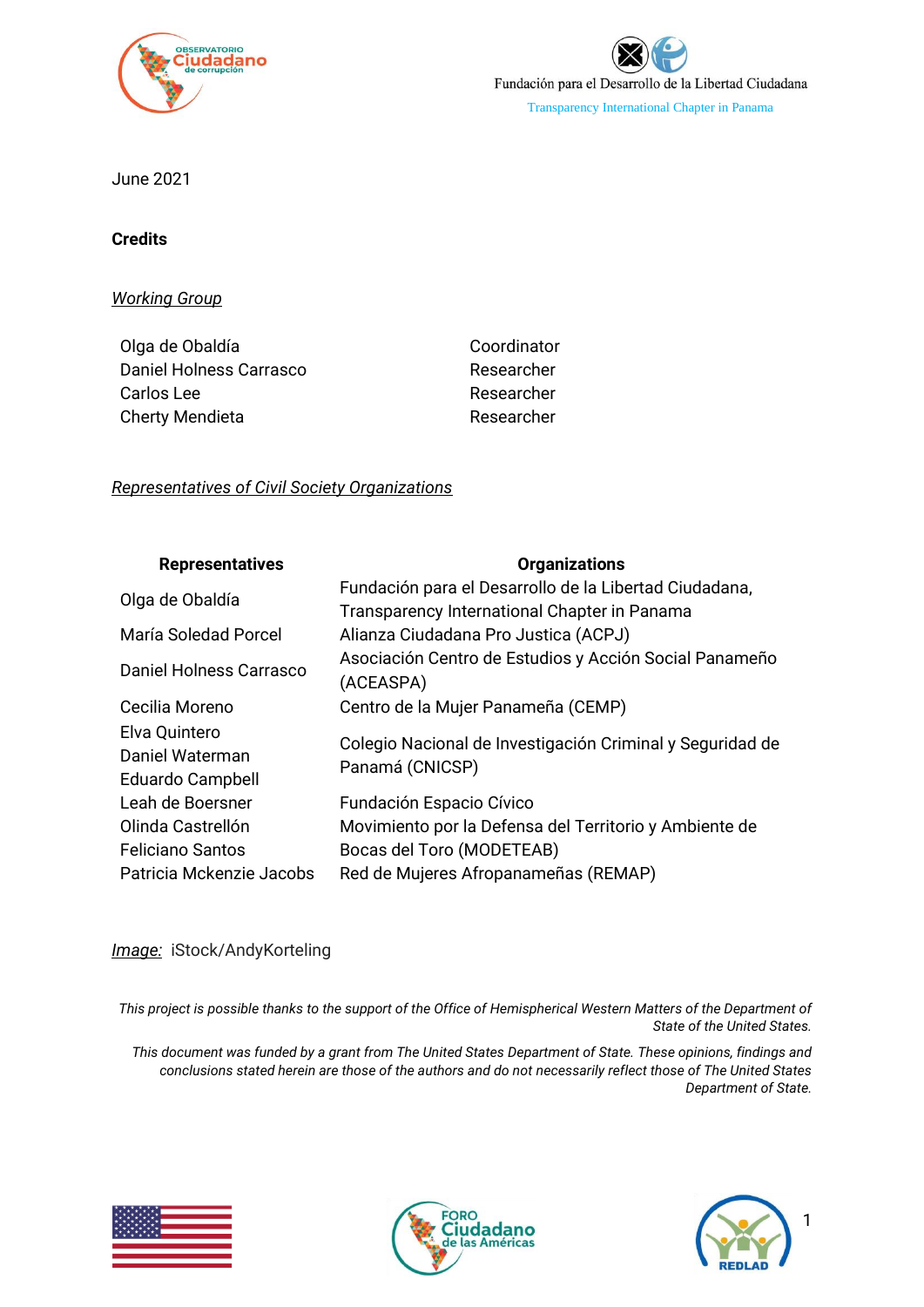

# **Table of Contents**

| <b>Document Acronyms</b>                                                                                                                                 | 3  |
|----------------------------------------------------------------------------------------------------------------------------------------------------------|----|
| Introduction                                                                                                                                             | 4  |
| <b>Participating Organizations</b>                                                                                                                       | 5  |
| <b>Context of Panama</b>                                                                                                                                 | 10 |
| <b>Results for Panama</b>                                                                                                                                | 13 |
| Reinforcement of Democratic Governance<br>1.                                                                                                             | 16 |
| 2.<br>Transparency, Access to Information, Protection of Whistleblowers and Human Rights,<br>including Freedom of Expression.                            | 18 |
| 3.<br><b>Financing of Political Organizations and Election Campaigns</b>                                                                                 | 20 |
| 4.<br>Prevention of Corruption in Public Works and Public Procurement and Contracting 21                                                                 |    |
| 5.<br>International Legal Cooperation; the Fight Against Bribery, International Corruption,<br>Organized Crime, and Money Laundering; and Asset Recovery | 23 |
| Conclusions                                                                                                                                              | 24 |
| Actions and Recommendations for Compliance with the Lima Agreement in Panama.                                                                            | 25 |
| Final Thought:                                                                                                                                           | 27 |
| References.                                                                                                                                              | 28 |
| Annexes                                                                                                                                                  | 30 |
| Annex 1 Rating of the Lima Agreement in Panama                                                                                                           | 30 |





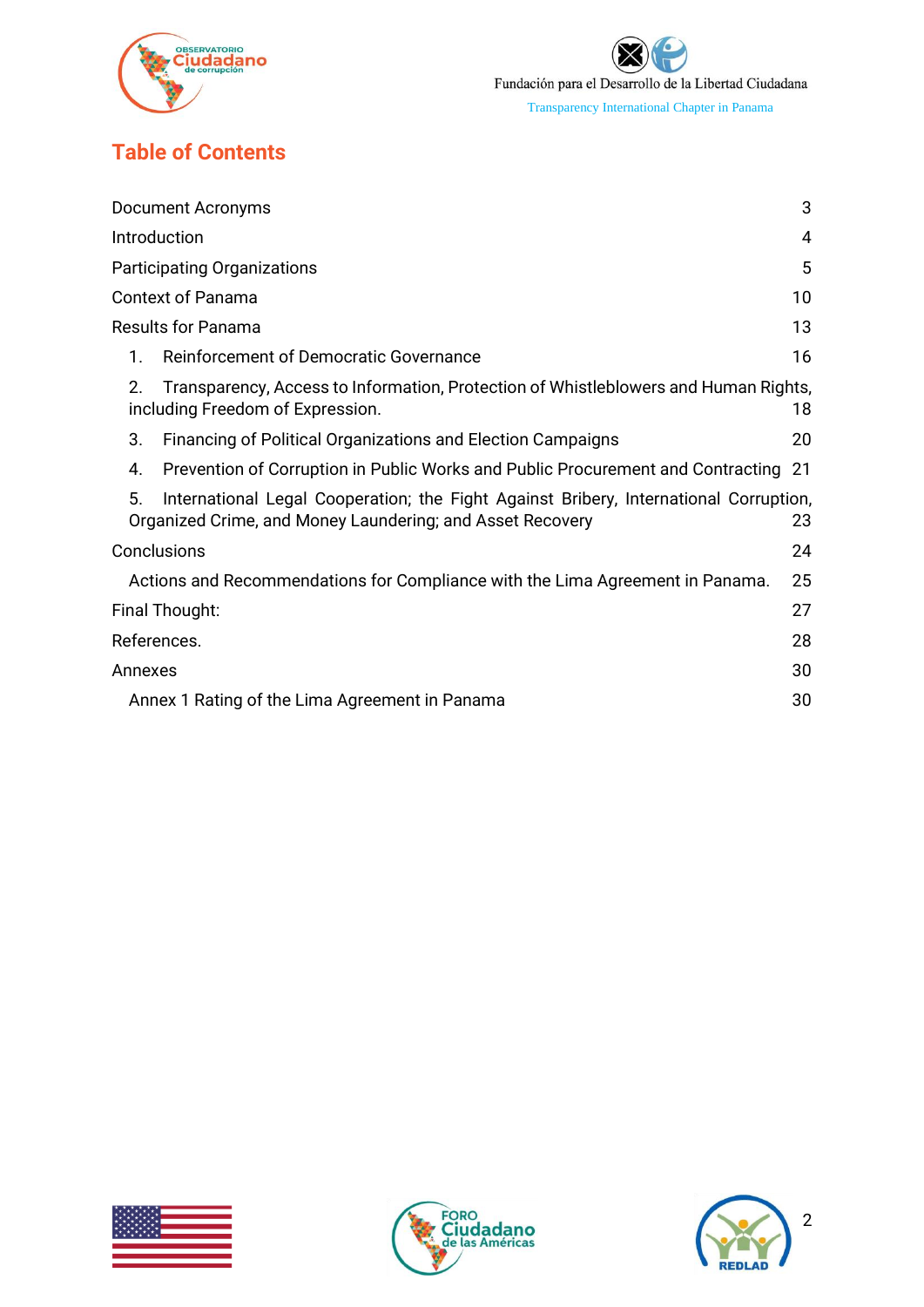



## <span id="page-3-0"></span>**Document Acronyms**

- CCO = Citizen Corruption Observatory
- LACND = Latin American and Caribbean Network for Democracy
- CFA = Citizen Forum of the Americas
- CSPSA = Civil Society Participation in the Summit of the Americas
- CSO = Civil Society Organizations
- OAS = Organization of American States
- NGO = Non-Governmental Organization
- NPO = Non-Profit Organization
- SDG = Sustainable Development Goals
- DGPP = Directorate General for Public Procurement
- MINSA = Ministry of Health (MINSA, by its Spanish initials)





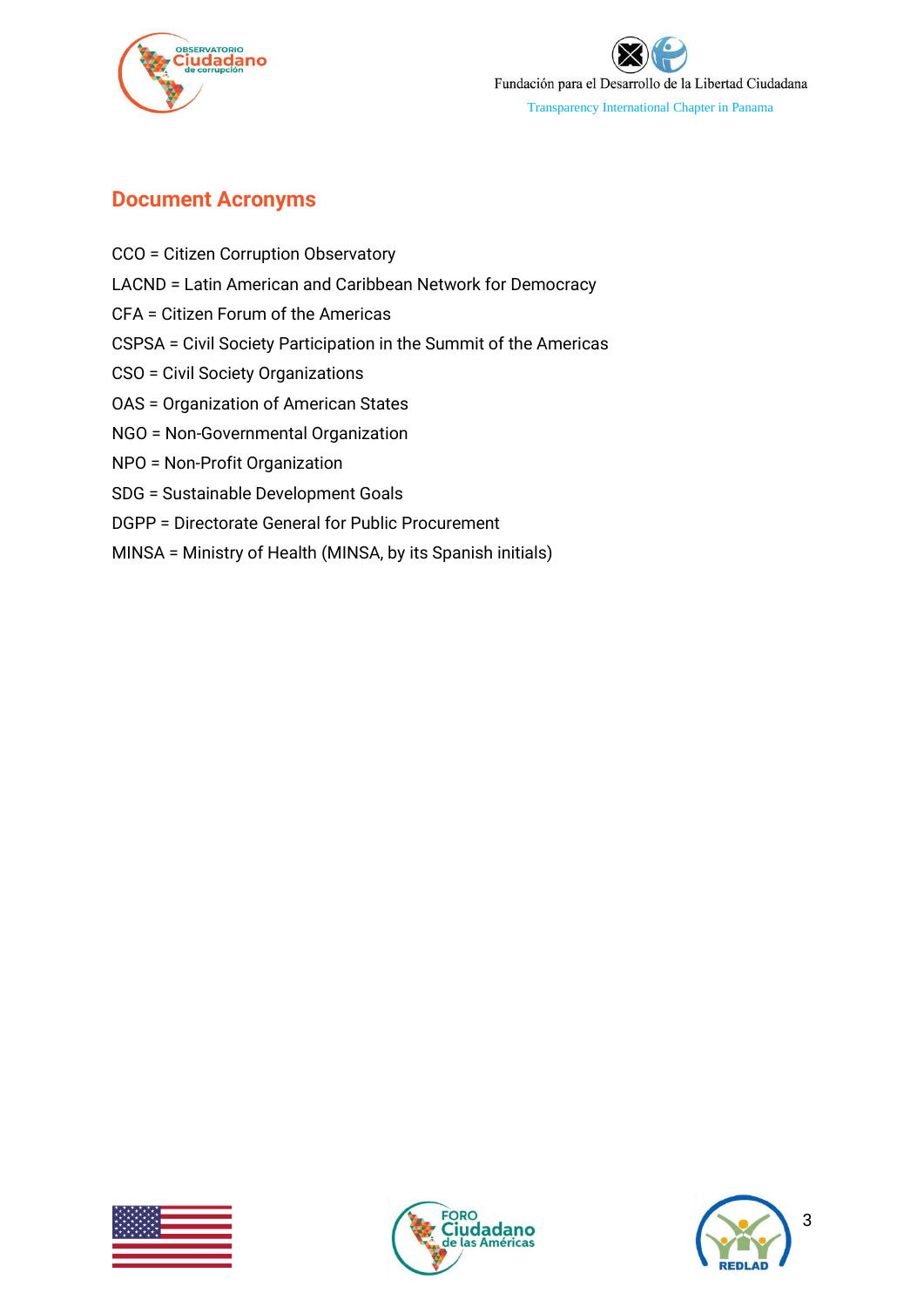

## <span id="page-4-0"></span>**Introduction**

The main purpose of the project entitled "Citizen Corruption Observatory (CCO) - Follow-up on the Lima Agreement" is to strengthen the Citizen Forum of the Americas (CFA) by co-creating, together with the Latin American and Caribbean Network for Democracy (REDLAD, by its Spanish initials) and the Citizen Forum of the Americas (CFA), an observatory that provides technical support for the implementation of the Project entitled: "Civil Society Participation in the Summit of the Americas (PASCA, by its Spanish initials). Within the framework of the activities developed by the CCO, the progress of the Lima Agreement was monitored using a methodology that took into account both policy and practical developments, and which was based on the participatory discussion of different civil society organizations in each of the 19 countries participating in this process.

In this context, the CCO is made up of a coalition of civil society organizations and social actors of the continent, created to follow up on compliance with the agreements adopted by the governments of the hemisphere at the VIII Summit of the Americas held in 2018 in Lima, Peru. The Lima Agreement, "Governance against Corruption," a document resulting from the Summit, provided an opportunity to endorse and ratify previous international commitments on anti-corruption issues.

In this sense, the national report aims to present a summary of the results and conclusions of the follow-up on the progress and/or fulfillment in Panama of the commitments assumed in the 2018 Summit, prepared based on the Lima Agreement follow-up methodology document<sup>1</sup> and the review of information carried out by eight (8) civil society organizations. All information collected within the framework of the follow-up can be looked up on the CCO website<sup>2</sup>.

The follow-up on the Lima Agreement methodology allows civil society to assess the progress and/or compliance with the 19 commitments prioritized<sup>3</sup> by the CCO for follow-up on each of the countries participating in this observatory. The follow-up is based on the review of developments at both the normative<sup>4</sup> and practical levels made by national governments over the last two years in respect of the commitments made in the fight against corruption.

At the normative level, the current legislation was reviewed, based on 75 guiding questions regarding constitutional, legislative and jurisprudential developments. The analysis of practice consists of the review of concrete measures taken by the government in response to the commitments made. For this purpose, 64 questions were constructed, which were answered through requests for information, interviews, reference to media reports, reports and research on the subject, among others. This information is the basis for evaluating each commitment in terms of effectiveness, efficiency and sustainability $5$ .

 $5$  The methodological aspects of this follow-up will be presented in greater detail in the report.







 $1$  The methodology is available at: https://occ-america.com/metodologia/

<sup>2</sup> Available at: https://occ-america.com/

<sup>&</sup>lt;sup>3</sup> The 19 commitments were prioritized considering the possibility to perform comparative analyses in all CCO participating countries.

<sup>4</sup> The CCO developed a first balance sheet on regulatory indicators at the regional level. The document is available at: https://occ-america.com/2021/07/29/primer-informe-del-observatorio-ciudadano-de-corrupcion-revelaavances-y-retos-normativos-para-la-lucha-anticorrupcion-en-la-region/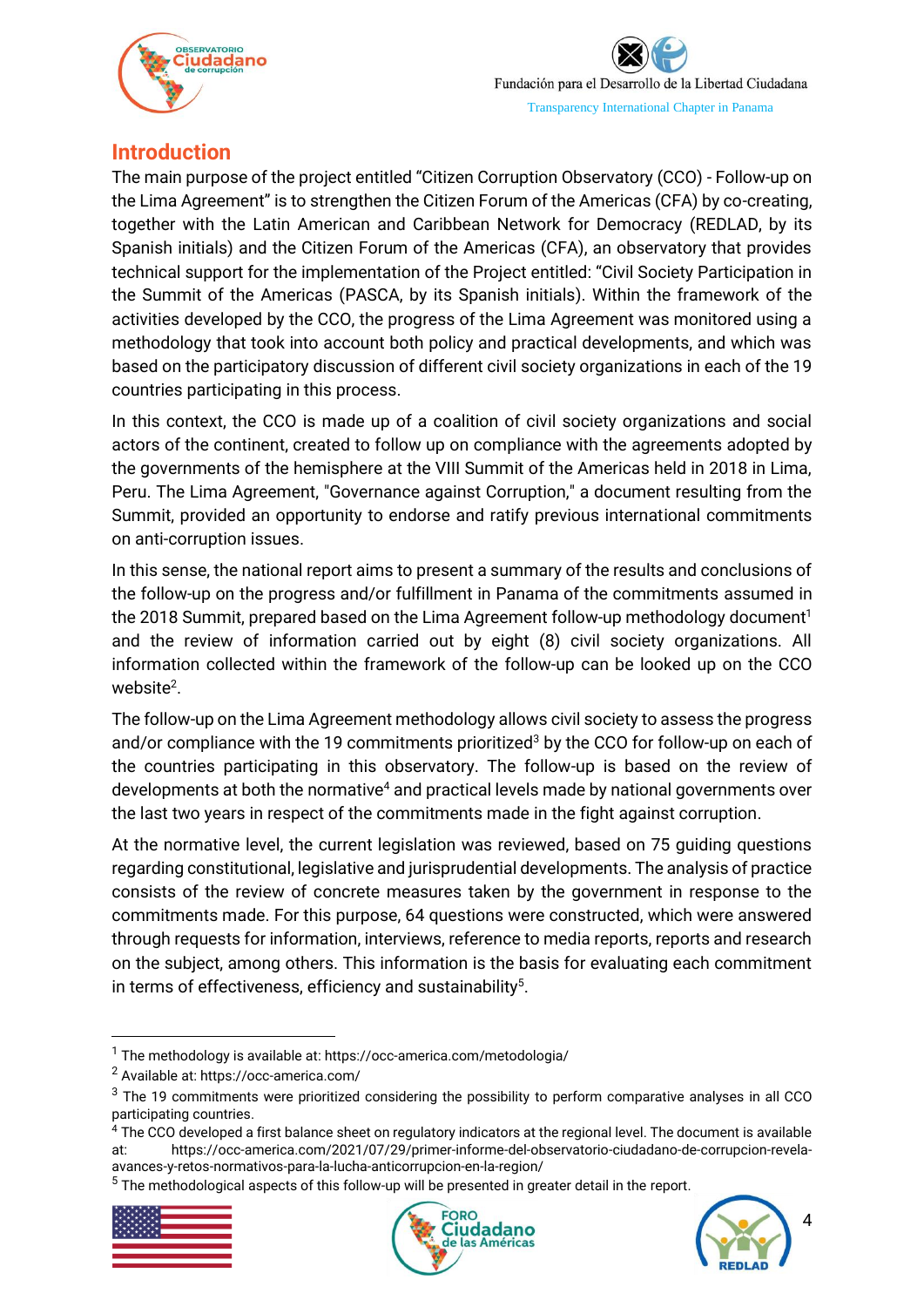

# <span id="page-5-0"></span>**Participating Organizations**

The Follow-up process begins with the preparation of a map of civil society organizations (CSOs) in Panama. Eighty (80) organizations (of all kinds) were identified that worked in one way or another on issues related to the 19 prioritized commitments to be qualified. The eighty (80) CSOs identified were invited by email to participate in the process. Fifty-two (52) of them replied to the invitation, expressing their interest in participating. All of the organizations in this group were invited to virtual information and training meetings, with thirty (30) of them attending the information and training sessions. Of these, eighteen (18) registered on the online platform.

The Working Group approached and followed up on all of them through emails, calls and WhatsApp messages, but in the end only eight (8) carried out the exercise on the platform. It is important to highlight the impact that the COVID-19<sup>6</sup> pandemic revealed, specifically that 81% stated that they did not have enough resources and 7 out of 10 of these organizations consider that COVID-19 has had and will have a high impact on their organization (69.5%) since more than half stated that they could stop operating due to lack of financial resources.

The survey showed that only 51% of CSOs offer services related to Human Rights issues, which generates a concern in relation to their management related to the service of CSOs and human rights, thus affecting access to resources, pedagogical dynamics and enforceability of the obligations that correspond to the State regarding respect for and protection and guarantee of human rights and that converge directly in actions of accountability and transparency in the management of public funds.

The organizations participating in the Observatory are as follows:



Fundación para el Desarrollo de la Libertad Ciudadana Capítulo Panameño de Transparencia Internacional

**Fundación para el Desarrollo de la Libertad Ciudadana – Transparency International Chapter in Panama<sup>7</sup>** is a non-profit civil society organization, founded in 1995, with a triple

mission: defending the fundamental freedoms of people; strengthening democracy through the promotion of transparency and the fight against corruption; and educating citizens on democratic citizen participation, as a counterweight to institutionalized political parties. The vision of the foundation: through citizen participation and advocacy on public opinion, we contribute to achieving a better democratic model, with transparent institutions, for the benefit of citizens. Since 1997, it is **Transparency International's Chapter in Panama** – Transparency International is the global movement whose vision is to achieve a world in which governments, companies, civil society and people's daily lives are free of corruption.

As the coordinating organization of the CCO Project of the Americas in Panama, it has organized and enabled key partnerships with co-executors CEASPA and ACPJ; organized and

 $7$  Organization website: https://www.libertadciudadana.org/







<sup>6</sup> Survey of OSFL Panama-2020 CAPADESO-INDESA, p. 14.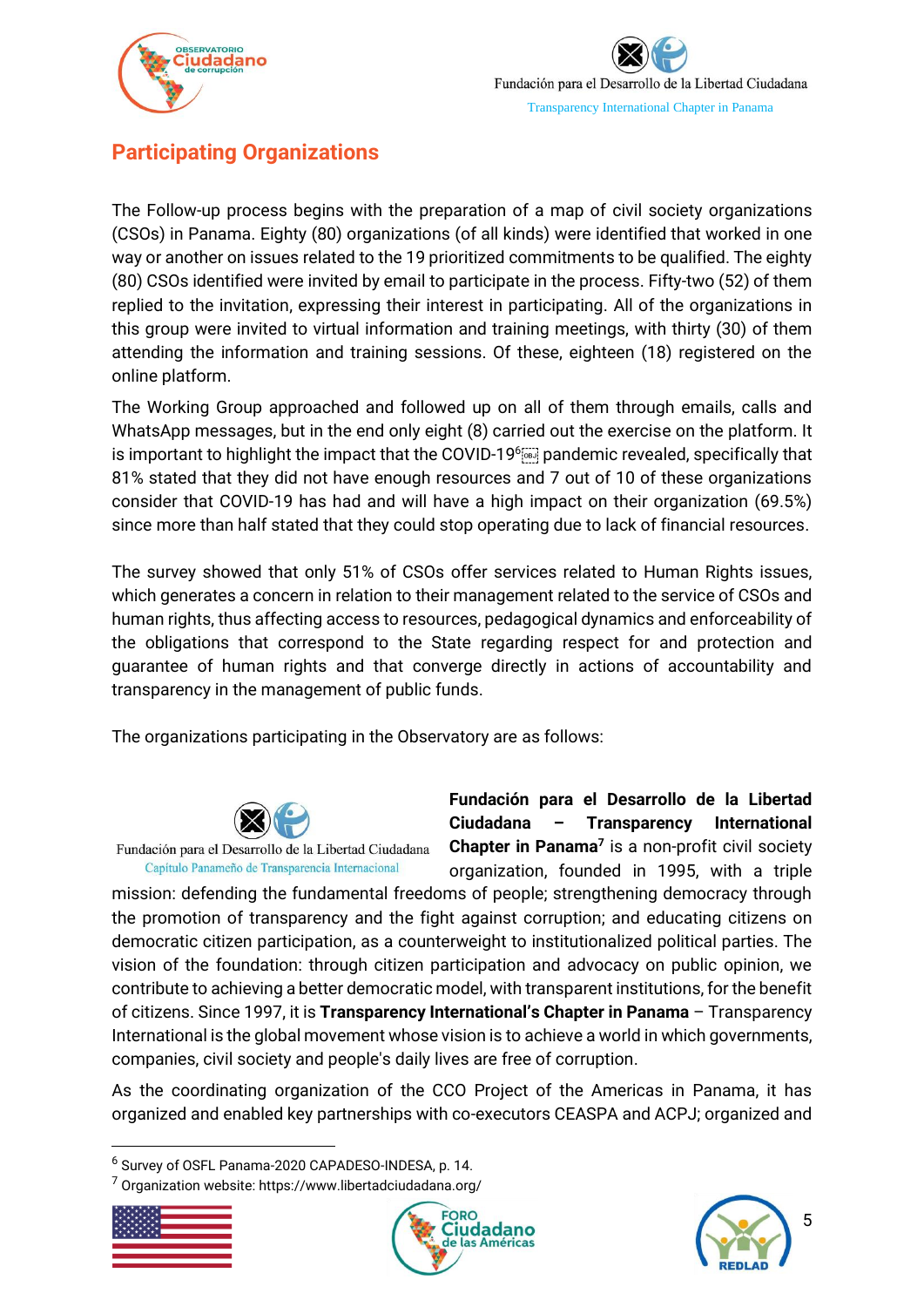

attended meetings with government actors to obtain timely information; representation of the project to private sector actors and civil society organizations; and administrative articulation of the project with regional partners and donors.



**Alianza Ciudadana Pro Justicia (ACPJ) 8** is a non-profit organization, set up on July 11, 2000, which brings together important sectors of Panamanian civil society in the task of promoting the reform and improvement of the justice sector, carrying out permanent monitoring and analysis of justice administration problems. Its agenda is: (1) participate in **JUSTICIA** civil society actions towards a constituent assembly; (2) disseminate

information on the need for constitutional changes in the area of justice and democratic institutions; (3) support the activities of the Citizens' Action Assembly in favor of the constituent assembly; and (4) remain an active member of the State Commission for Justice.

Additionally, its agenda includes participating in the Inter-Institutional Commission for the Implementation of the Community Peace Justice Act, and in the Judicial Council as a representative of Civil Society, as well as promoting the use of complaints and hearing mechanisms before international organizations for the follow-up on the agreements of the State Pact for Justice. Finally, ACPJ monitors and pronounces itself on high-profile corruption cases and supports the actions of society in defense of human rights, transparency and institutionality in the country.

Within the process of the CCO as part of the research team, it collected all the information to draft the mapping of actors, policy and practice indicators, and prepared the Country Report. It actively participated in all the work meetings of the Country team and those held with the Regional team.



**Asociación Centro de Estudios y Acción Social Panameño (ACEASPA) 9** is a non-profit organization created in 1977. Since its inception, it has aimed its actions towards the poor and excluded in Panama and the region, social justice and the participation of people in the construction of a better society. It has worked intensively in two fields: research-action and popular education. Its work seeks to raise

citizen awareness regarding true participation, to improve and live fully within a democratic system. It follows three lines of action: Citizen Participation, Gender and Development, and Sustainable Development. At the CCO, it was responsible for monitoring activities with CSOs and working hand in hand with the National Coordination. It was responsible for organizing meetings and workshops. It supported CSOs in the correct use of the Platform and helped with the preparation of the Country Report.

<sup>9</sup> Organization website: http://ceaspa.org.pa/







<sup>8</sup> Organization website: http://alianzaprojusticia.org.pa/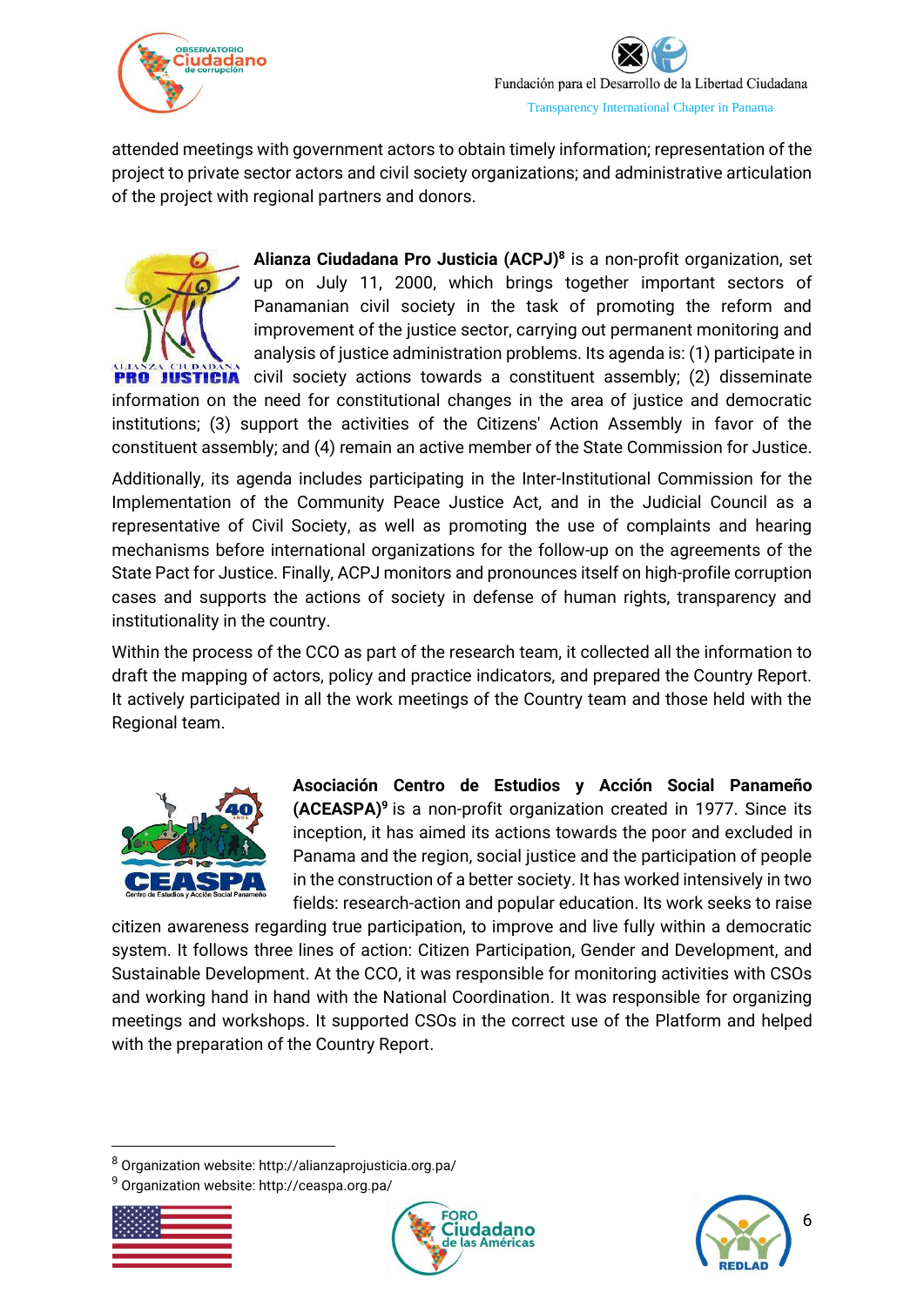



**Centro de la Mujer Panameña (CEMP) <sup>10</sup>** is a non-profit nongovernmental organization (NGO) legally constituted since 1990, which is made up of feminist leaders who promote the comprehensive development of women and youth, the creation of women's community groups for their empowerment

regarding gender and ethno-racial identity in order to generate businesses, cooperatives, environmental education, and other forms of participation, improve their income and improve their quality of life.

It keeps alliances with feminist and women's organizations such as CLADEM Panama and the National Coordination for Women's Organizations for Development, for the signing of Electoral Political Pacts with presidency candidates to position the demands of women in Panama, and it supports the election of women leaders in election campaigns.

It promotes actions for the empowerment of indigenous and Afro-descendant women in partnership with other organizations. It is part of the Network of Afro-Latin American, Afro-Caribbean, and Diaspora Women, the Central American Black Organization (CABO) and the Latin American and Caribbean Network for Democracy (LACND), from where it supports regional advocacy processes.

**Colegio Nacional de Investigación Criminal y Seguridad de Panamá (CNICSP) <sup>11</sup>** is a private



interest and non-profit organization (NPO). It is an entity comprising professionals and its nature is social, non-partisan, eminently unionist, technical, scientific and non-profit-oriented. It is regulated by Law 15 of February 20, 2018, which regulates the exercise of the profession of Criminal Investigation and Security in Panama.

The activities carried out by CNICSP are focused on promoting trade union progress, defending the free exercise of the profession and access to the work of CNICSP's professionals, among others.

Its mission: Colegio Nacional de Investigación Criminal y Seguridad de Panamá is committed to promoting trade union progress, fostering recognition of the profession, promoting ethical and moral principles, serving as a link between professionals, and promoting the registration of specialists in Criminal Investigation and Security. Its vision: CNICSP seeks to have professionals widely trained and specifically trained in Criminal Investigation and Security, who should be independent, capable and well-paid, as well as committed to democracy, the Rule of Law, the Administration of Justice and the correct and free exercise of the profession.

In the CCO, it actively participated in information and preparation meetings, and conducted a full assessment of the commitments on the Platform.

<sup>11</sup> Organization website: https://www.cnics.org.pa/







 $10$  Organization's Facebook site: https://www.facebook.com/cemppanama/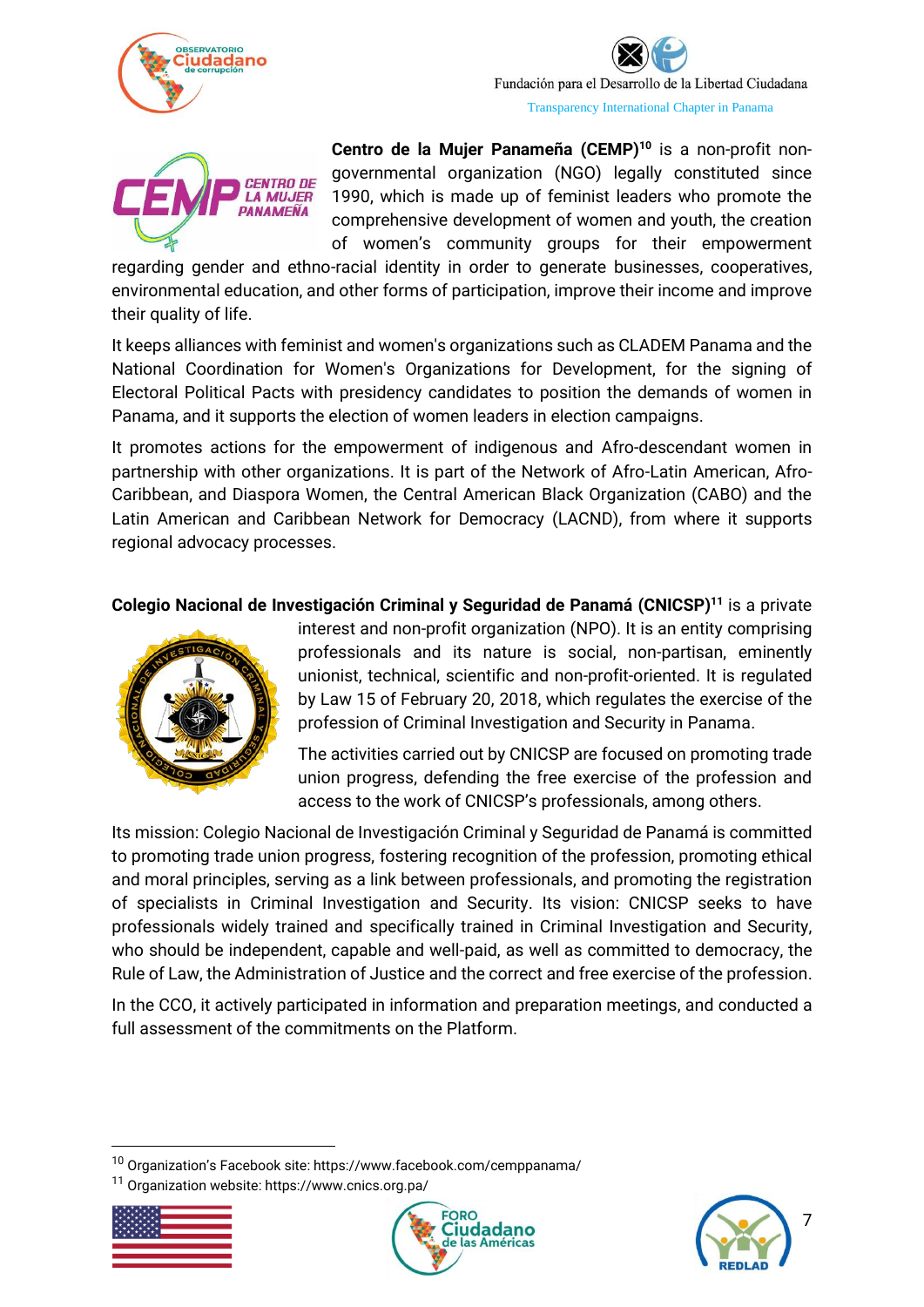

**Fundación Espacio Cívico<sup>12</sup>** is a Panamanian nonprofit organization focused on making a contribution to the strengthening of democracy, developing tools that facilitate access to information on parliamentary management, and promoting spaces for dialogue on issues of public interest. It is made up of an Advisory Committee that includes Fundación para el Desarrollo de la Libertad Ciudadana - Transparency International's Chapter in Panama (FDLC-TI Panama), Instituto Panameño de Estudios Cívicos (IPEC), Praxis Noticias, and Comisión Nacional Pro-Valores Cívicos y Morales.

They work along two lines of action:

- **Legislative observatory:** its tools facilitate access to information on the legislative and administrative management of deputies, promoting social control and promoting transparency and accountability. The observatory has managed to attract, in its first year, more than one hundred thousand visits.
- **Citizen participation:** it promotes spaces for dialogue aimed at enriching civic awareness in relation to current issues and public interest and provides training tools focused on the pillars of open government, namely democratic values, responsible digital activism, and leadership with integrity.



**Movimiento por la Defensa del Territorio y Ambiente de Bocas del Toro (MODETEAB) 13 .** This non-profit civic movement, set up in 2006, is located on the island of Bocas del Toro, in the northwest of the Panamanian Caribbean region.

It is a movement committed to human principles and values and citizen participation, which aims to recover the culture of indigenous communities, as well as to teach on the rights of

indigenous peoples and land defense. MODETEAB's priority is to strengthen cultural traditions related to environmental and water protection, traditional agricultural practices, and coexistence with the land, and to ensure that these practices and customs of our indigenous peoples are preserved and consolidated.

In the CCO, it participated as one of the OCSs that completed the platform and rated the commitments. They were very active in the national meetings and workshops that were organized.

<sup>13</sup> Organization's Facebook site: https://www.facebook.com/olinda.castrellon







<sup>12</sup> Organization website: https://espaciocivico.org/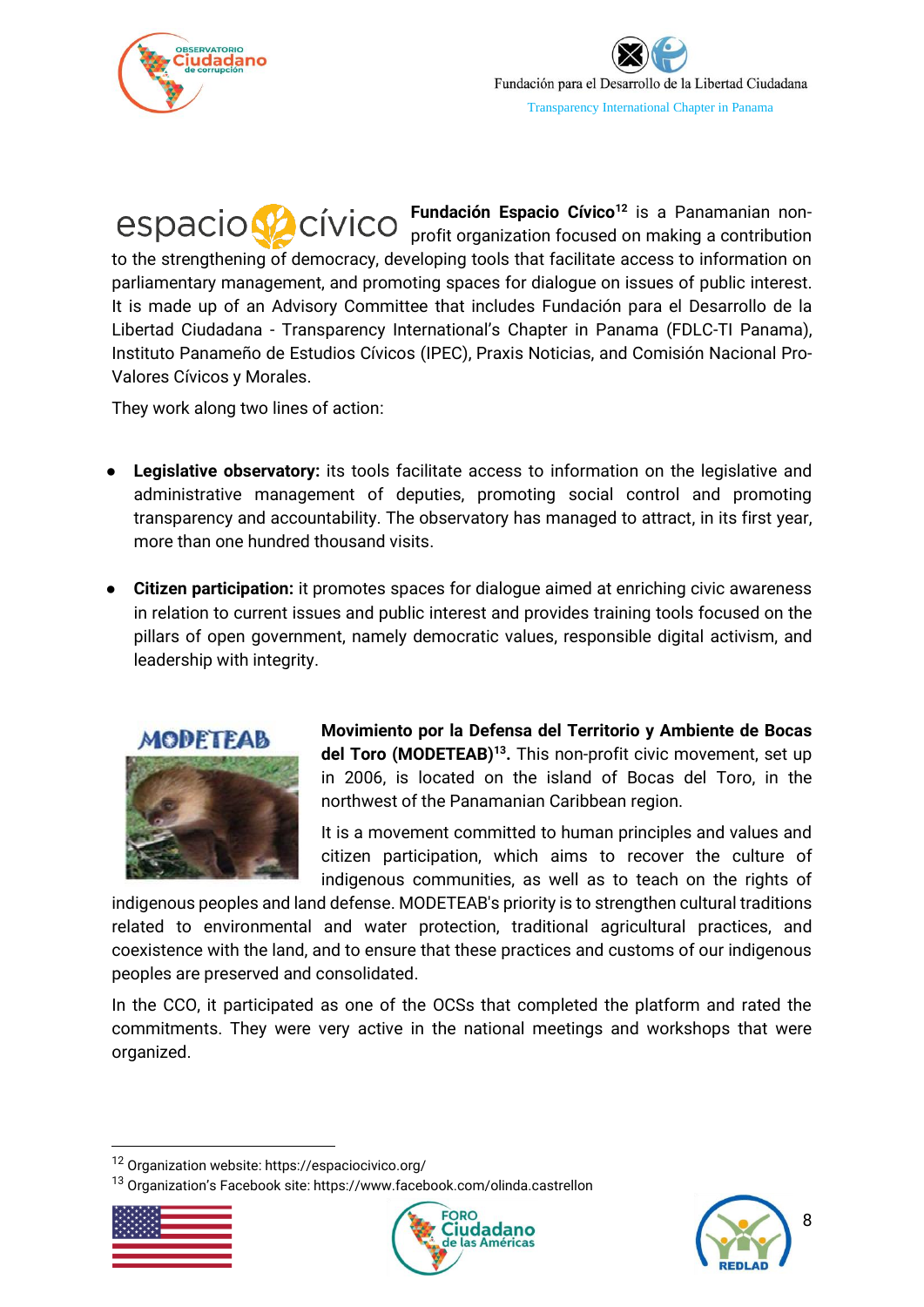



**Red de Mujeres Afro Panameñas (REMAP) <sup>14</sup>** is a non-governmental, nonprofit organization that is made up of young and adult Afro-descendant women at the national level. It has been supporting women for 24 years in their efforts to empower themselves, through workshops, forums, conferences, and seminars. Its legal status is in process.

Its mission is to promote and empower Afro-descendant women through self-management and improvement of their quality of life and the defense of their ethnic-racial and gender rights, and its Vision is to contribute to the construction of a more just, equitable, democratic society, free of

racism and social exclusion.

REMAP has a volunteer group that provides support in the logistics of events. Most educational events, such as workshops, forums, conferences and seminars, as well as cultural programs are free for the Afro-descendant women's community, so that they have the opportunity to participate.

<sup>14</sup> Organization's Facebook: https://www.facebook.com/MujeresAfroPanama/





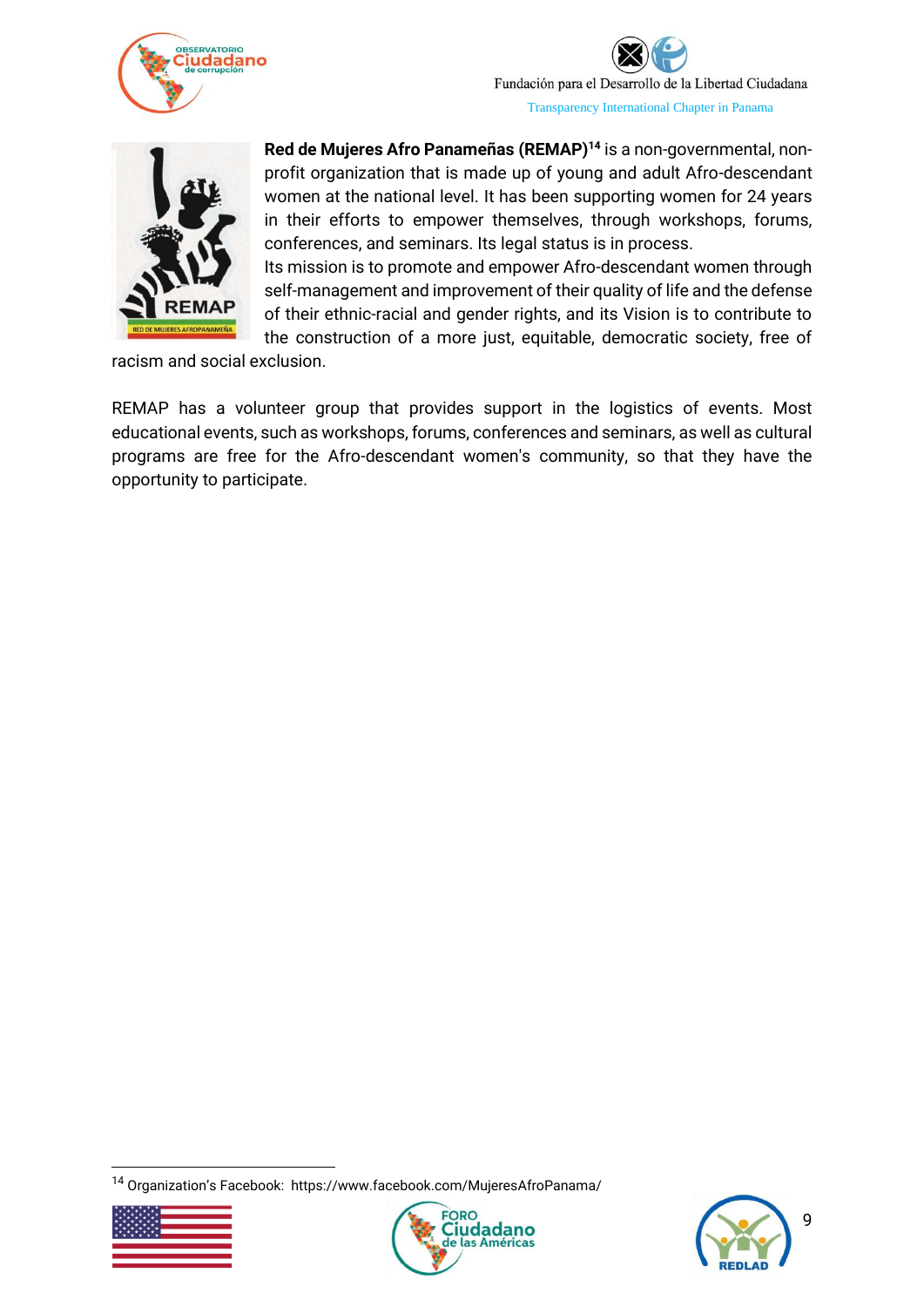

# <span id="page-10-0"></span>**Context of Panama**

Problems concerning public corruption in Panama have been escalating over the last 15 years, in particular in the last ten years, with huge corruption cases involving public infrastructure contracting (e.g., Odebrecht<sup>15</sup>, and FCC<sup>16</sup>, among others) and with large-scale deprofessionalization of public administration personnel, replacing key professionals with political actors. In addition, since March 2020, the government has been operating under a "State of Emergency" due to the pandemic., without regular pre- or post-accountability controls.

The drivers of corruption in the country are several: from a "society of transactional culture" (where exploiting any angle to gain an advantage is considered normal) to economic and social inequality, which is among the highest in the world (as indicated by a Gini coefficient of 49.8 in 2019<sup>17</sup>), added to the factor of a legacy of political clientelism that continues to shape the relations of citizens with the State, where one in five Panamanians admitted - in the 2019 Global Barometer survey<sup>18</sup> of direct experiences of corruption of citizens in Latin America - to having paid a bribe to obtain a basic service from the State, just as 79% of respondents felt that the government is doing a poor job in the fight against corruption. Weak institutional accountability, coupled with an ineffective Justice System, fosters corruption and leaves citizens with few resources to combat the scourge. Thus, the Rule of Law Index, World Justice Project<sup>19</sup>, ranks Panama 63rd out of 128 countries, with a score of 0.52 (scale ranging from 0 to 1, with 1 being the maximum adherence to the Rule of Law), and with an abysmal Criminal Justice performance index of 0.33 out of 1.

Since 2012, Panama has lost 3 points in the 2020 Global Corruption Perceptions Index<sup>20</sup>, published by Transparency International in January 2021, with a score of 35/100 and a rank of 111 out of 180 countries studied. The space of civil society to fight corruption has been shrinking. Also, in the evaluation of the capacity to fight corruption in the region, published by the Vance Center for International Justice in 2021, Panama ranked next to last with 3.97/10.<sup>21</sup> The evaluation found that "mechanisms for reporting acts of corruption in general are not accessible. There is no regulatory framework in Panama that considers the protection of whistleblowers against acts of intimidation or reprisals as a consequence of their complaints or testimonials."

Recommendations to combat public corruption include: promoting the institutional strengthening of anti-corruption agencies and public officials; including the allocation of adequate financial and human resources; staff training; using of technology and equipment;

<sup>21</sup>[https://www.vancecenter.org/wp-content/uploads/2021/05/Latin-America-Anticorruption-Assessment-](https://www.vancecenter.org/wp-content/uploads/2021/05/Latin-America-Anticorruption-Assessment-2020.pdf)[2020.pdf](https://www.vancecenter.org/wp-content/uploads/2021/05/Latin-America-Anticorruption-Assessment-2020.pdf)







<sup>15</sup> <https://www.laestrella.com.pa/nacional/210526/exministros-lobistas-politicos-juicio-caso>

<sup>16</sup> [https://elpais.com/economia/2019/10/30/actualidad/1572438853\\_383908.html](https://elpais.com/economia/2019/10/30/actualidad/1572438853_383908.html)

<sup>17</sup> <https://www.worldbank.org/en/country/panama/overview>

<sup>18</sup> [https://www.libertadciudadana.org/wp-content/uploads/2019/10/GCB\\_LAC\\_Report\\_ES-WEB.pdf](https://www.libertadciudadana.org/wp-content/uploads/2019/10/GCB_LAC_Report_ES-WEB.pdf)

<sup>19</sup> <https://worldjusticeproject.org/rule-of-law-index/country/2020/Panama/Fundamental%20Rights/>

<sup>20</sup> <https://www.transparency.org/en/cpi/2020/index/pan>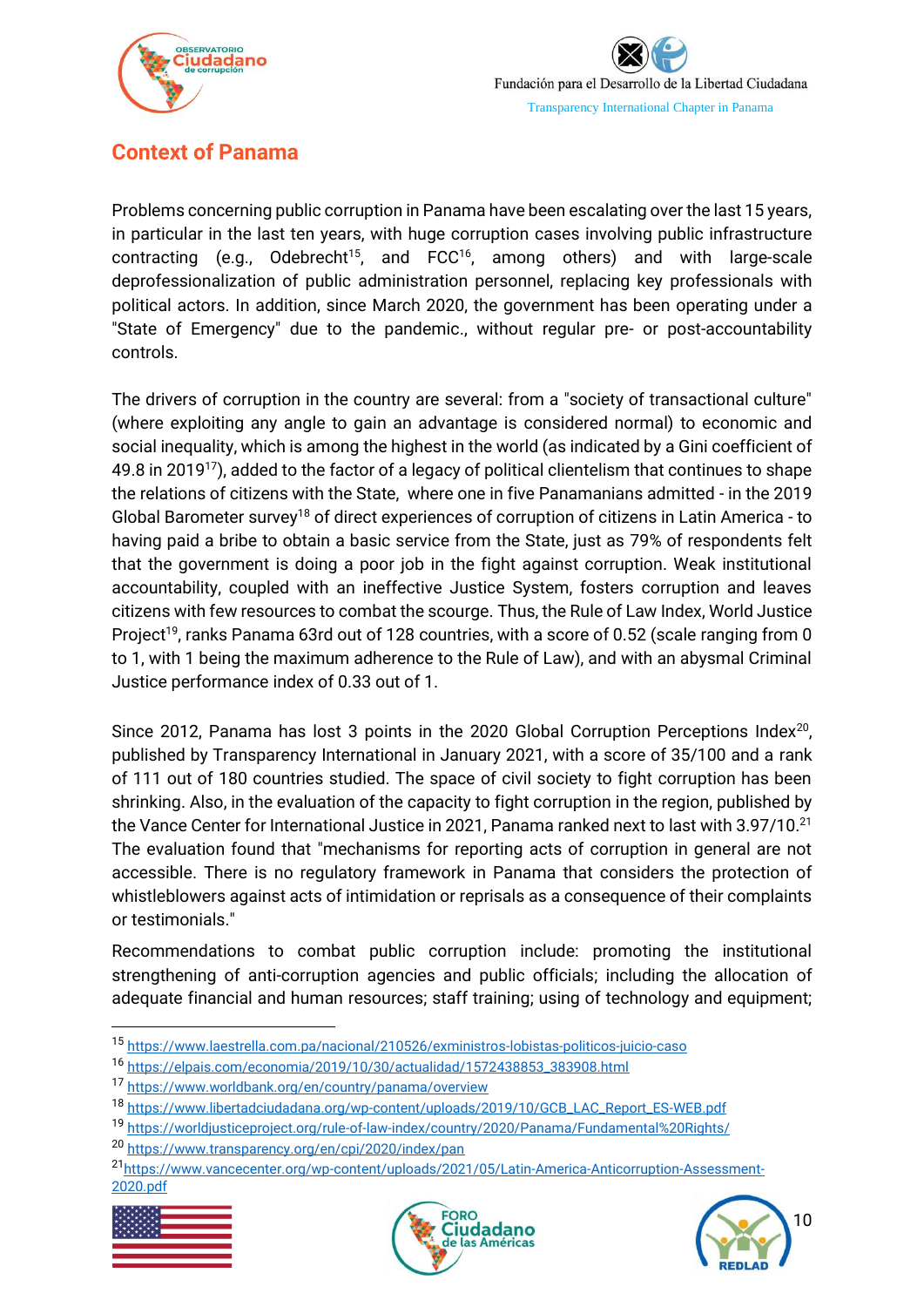



and supporting CSO efforts to prevent, detect and denounce corruption by promoting formal mechanisms for civil society participation in the design and implementation of anti-corruption public policies.

These measurements coincide with what was detected in the Shadow Report on the Implementation of SDG16 in Panama<sup>22</sup>, published by Transparency International's Chapter in Panama in June 2021, regarding access to justice and adherence to the rule of law. Additionally, the report highlights an endemic problem in the country, which is the lack of political will to implement laws and international commitments, when it states: "In recent years, Panama has approved some norms aimed at strengthening its legal framework to combat corruption and promote probity and transparency in public institutions. In particular, regulatory progress has been made, in part significant, in part half-hearted, in terms of prevention, punishment of arms trafficking, prevention of money laundering, as well as probity in public procurement and political campaigns, bearing in mind that the substantial challenges for the country lie in their implementation, which requires efficient institutions."

The impact of the ineffectiveness of Justice in all aspects of national life is highlighted by the United States Department of State in its Panama Human Rights Report 2020<sup>23</sup>, where it points out that corruption remained a serious problem in Panama in the Executive, Judicial and Legislative branches, as well as in security forces. It also states that, although the law establishes criminal sanctions for corruption involving officials, the government has not implemented the law effectively. In fact, according to the report, multiple cases involving highprofile officials, including former presidents and ministers, have been dismissed or are in danger of being dismissed due to technicalities that guarantee impunity. The report also addresses respect for civil liberties, including freedom of expression, and points out that "the constitution establishes freedom of expression, which includes freedom of the press. In general, the government respected this right, but journalists and media outlets noticed an increase in criminal and civil defamation lawsuits, which they considered a threat to freedom of expression and freedom of the press."

The COVID-19 pandemic has had a devastating effect not only on the health of the population, but on the country's economy, employment, and the social fabric itself. Most importantly, the government has lacked transparency in handling the relief programs undertaken, such as in the following cases:

- Purchase of health supplies and implements, which took place at higher costs than market prices<sup>24</sup>.
- Construction of a hospital to care for patients affected by COVID-19, which to date has not had a clear and detailed investment report $25$ .

<sup>&</sup>lt;sup>25</sup> https://www.prensa.com/impresa/panorama/el-mp-investiga-el-hospital-modular-de-albrook/







<sup>22</sup> [https://www.libertadciudadana.org/wp-content/uploads/2021/06/Informe\\_ODS16-Panama-2021.pdf](https://www.libertadciudadana.org/wp-content/uploads/2021/06/Informe_ODS16-Panama-2021.pdf)

<sup>23</sup> Panama 2020 Human Rights Report

<sup>24</sup> https://www.prensa.com/sociedad/grupo-asesor-del-minsa-preocupado-por-compra-de-ventiladores-aprecios-excesivos/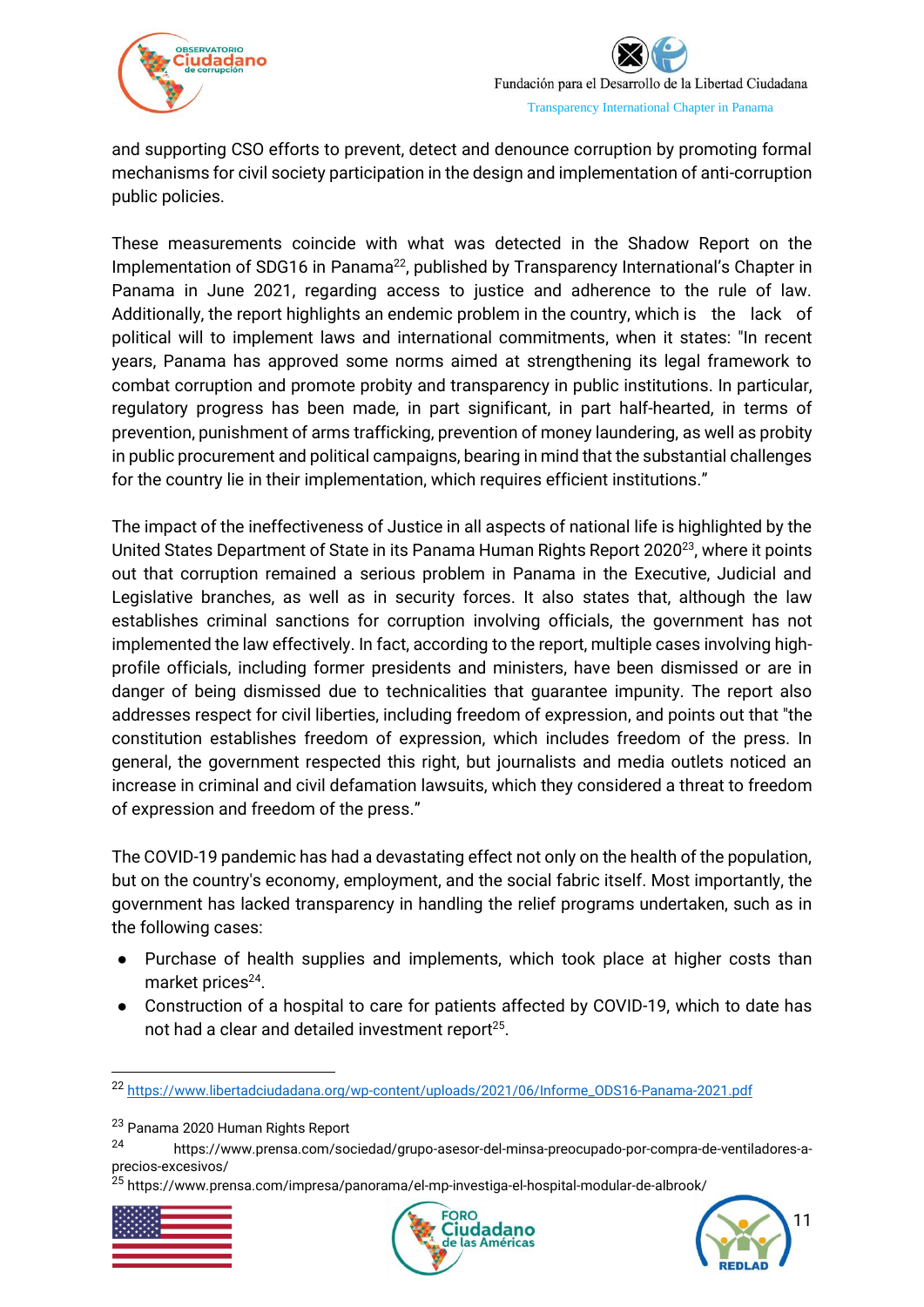

● "Panama Solidario" program, whose assistance bonds component has received important complaints, not only regarding the way the bonds have been distributed, but also because of their small number, as confirmed by a social audit by Justicia y Paz<sup>26</sup>. The other program component, the distribution of bags with food supplies, has not reached all the people requiring them. The political and proselytizing management evidenced in their distribution has been denounced. 27

Another aspect regarding the pandemic, which is no less important, is the rigidity and authoritarianism of the administrative measures that limited free movement during 2020, even with gender restriction affecting vulnerable communities.

<sup>27</sup> https://www.prensa.com/impresa/panorama/las-anomalias-detectadas-en-el-plan-solidario/







<sup>26</sup> https://www.juspaxpanama.org/post/informe-de-audioria-social-2020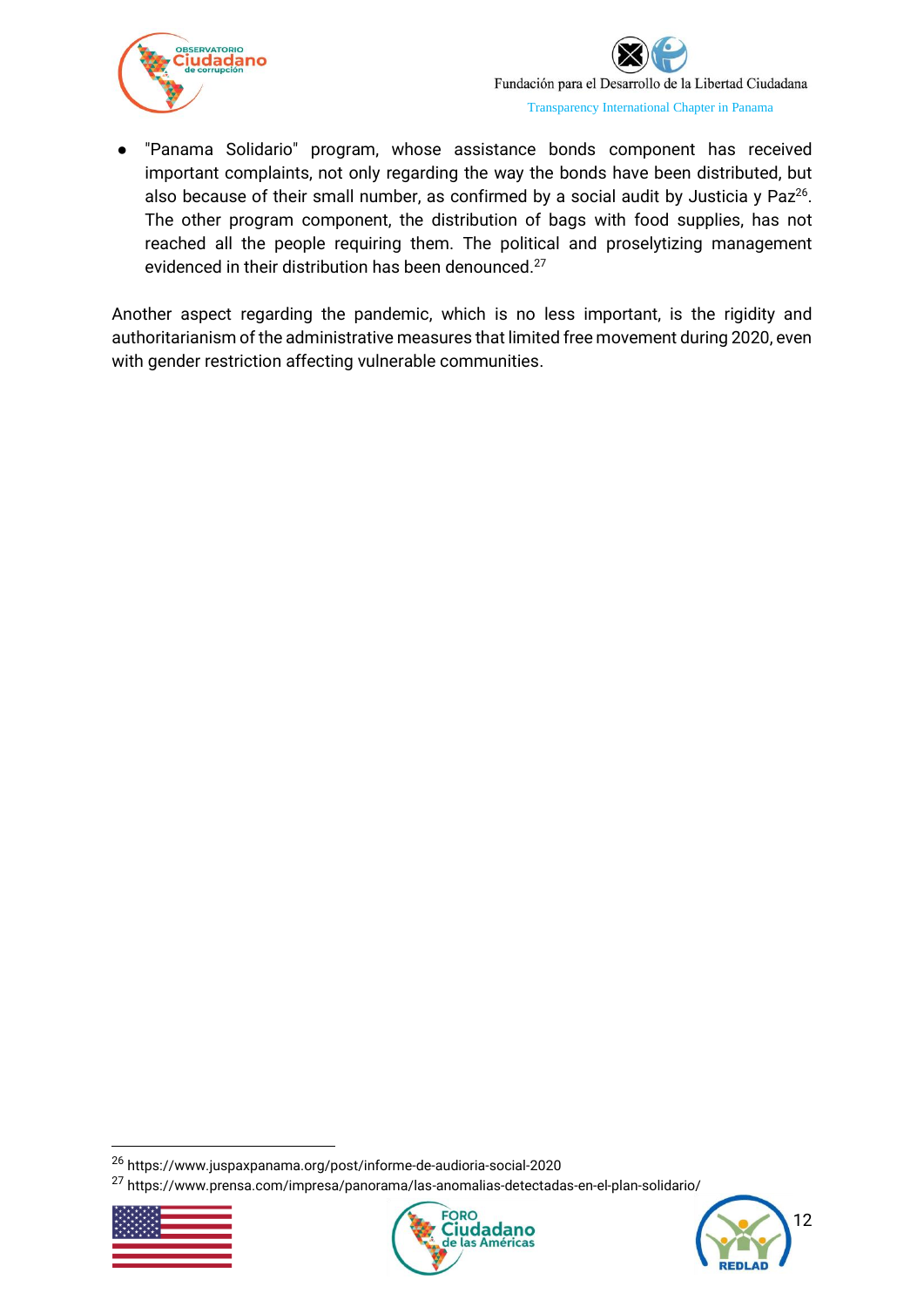

# <span id="page-13-0"></span>**Results for Panama**

As a result of the VIII Summit of the Americas, a process in which the Citizen Forum of the Americas had an active participation, the countries of the region signed the Lima Agreement, entitled "Democratic Governance against Corruption," which established 57 commitments, in order for member states to implement concrete actions to build citizen's trust in institutions and reduce the negative impact of corruption on the effective enjoyment of human rights and sustainable development of the peoples in the American hemisphere.

To follow up on the implementation of the Lima Summit agreements, 19 of the 57 commitments were selected based on four criteria: (i) commitments that could be sustainable over time, (ii) commitments that have a greater possibility of institutionalization, (iii) that incorporate new approaches in anti-corruption actions, and (iv) that include the perspective of population in condition of vulnerability classified.

These 19 commitments are grouped into 5 specific topics:

- A. Reinforcement of Democratic Governance.
- B. Transparency, Access to Information, Protection of Whistleblowers, and Human Rights, including Freedom of Expression.
- C. Financing of Political Organizations and Election Campaigns.
- D. Prevention of Corruption in Public Works and Public Procurement and Contracting.
- E. International Legal Cooperation; the Fight Against Bribery, International Corruption, Organized Crime, and Money Laundering; and Asset Recovery.

These commitments were analyzed by identifying policy and practical developments which were rated on a scale<sup>28</sup> of 0 to 3, taking into account the follow-up criteria below:

- **Effectiveness:** Establishes to what extent the actions developed by the government as a result of the Lima Agreement contribute to the fight against corruption in the country.
- **Relevance:** Establishes to what extent the actions developed by the government are timely, convenient and adequate according to the economic, institutional and/or social context of the country.
- **Sustainability:** Determines to what extent the actions carried out to fulfill the commitment will have continuity over time.

Graph 2 shows the overall results obtained for Panama in the five topics in which the commitments are classified:

<sup>&</sup>lt;sup>28</sup> Rated on a scale from 0 to 3: 0 = no records, 1 = low, 2 = medium, and 3 = high





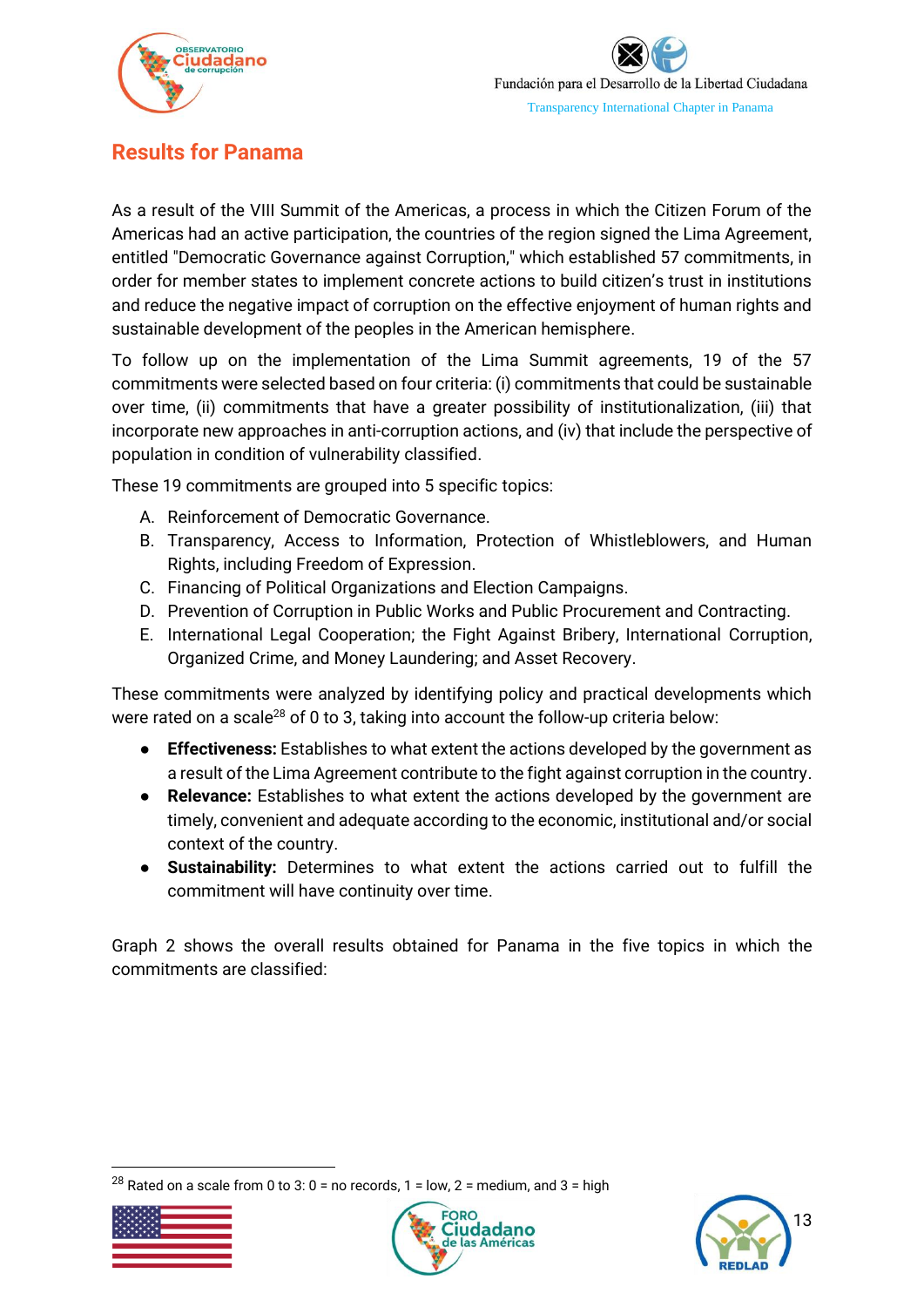

Fundación para el Desarrollo de la Libertad Ciudadana

Transparency International Chapter in Panama



#### **Graph 2<sup>29</sup>. Results by Lima Agreement topic**

Prepared by author on the basis of information provided by CSOs participating in CCO Platform.

- The results in general terms show that Panama has not effectively complied with the commitments established at the Lima Summit, as evidenced by the rating of each of the commitments.
- As can be seen in the graph, the results of this follow-up show that there is no public mechanism for monitoring the fulfillment of the commitments assumed by the country. When we say that there is no public monitoring mechanism for the Lima Summit, it refers to the absence of a methodology and sustainability that may, within our country, empower civil society to evaluate these commitments. On the other hand, there are also shortcomings in identifying the people responsible, from the Executive Power, in assuming that duty to be in compliance with the commitments. Within the Ministry of Foreign Affairs, the Directorate of International Organizations and Conferences is responsible for contact and formal dialogue with the Summits mechanism, but not for compliance or monitoring by the various entities whose scopes are addressed by the commitments.
- The results regarding the commitment to reinforce democratic governance are alarming. This was the commitment rated lowest by the social organizations that participated in the Observatory. The current health crisis has highlighted the weakness and need for prioritization in our main public services: the health, education, and justice

 $29$  In this context, CCO Ecuador wishes to thank Elizabeth Ernst, Agustín Acosta and Xavier Andrade for the contributions provided in the interviews.





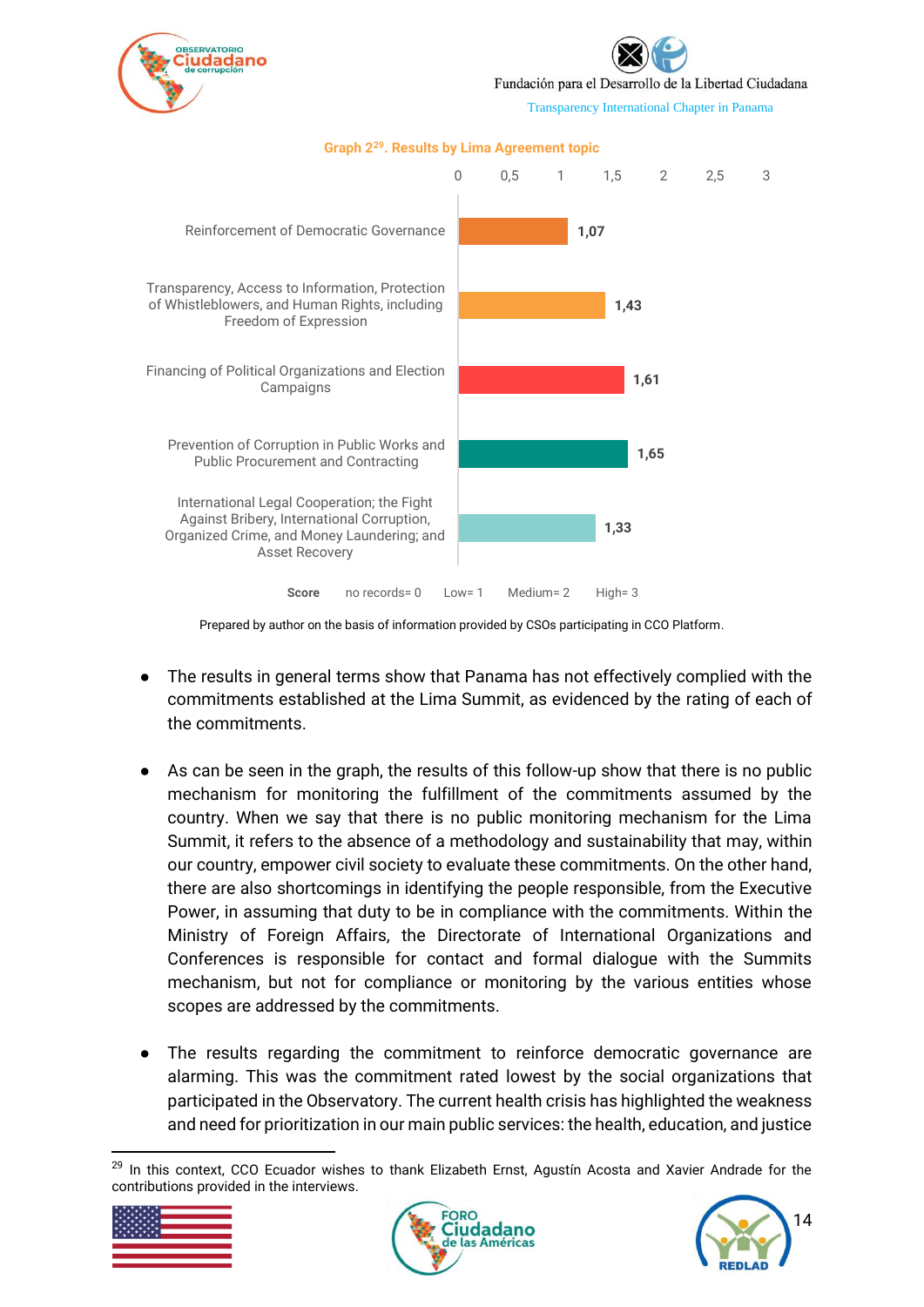

services. The current cases of bribery, cases of corruption in the vaccination process, political favoritism in the distribution of food bags or digital vouchers of the State as social aid in times of pandemic, the interference of the Executive Branch in judicial processes, the inequality in Panamanian education, absence of protocols to provide non-face-to-face and virtual education for students aged 0 to 17, and the increase of crime in our country are some of the factors that make up the social context that have become worse and more evident in our society and that directly affect the rating of this commitment. 30

- Although the corruption prevention topic achieved the best rating, it does not achieve an average index on the scale proposed by the methodology. Therefore, this and all other indicators should be promoted with greater emphasis to raise these indices to acceptable levels.
- As it is not possible to identify a national mechanism that officially follows up on the commitments made at the Lima Summit, it becomes difficult, if not impossible, to be able to identify the existing obstacles or difficulties such as to improve the indicators of compliance with these agreements.

It is urgent to define the body that will systematically coordinate, both nationwide and locally, the handling of the process to comply with the commitments. Such coordinating body must be endowed with sufficient authority to assist the various government entities that have to incorporate these commitments into their government plans and programs.

<sup>30</sup> https://asamblea.gob.pa/noticias/copeme-rinde-informe-sobre-desercion-escolar-en-la-pandemia





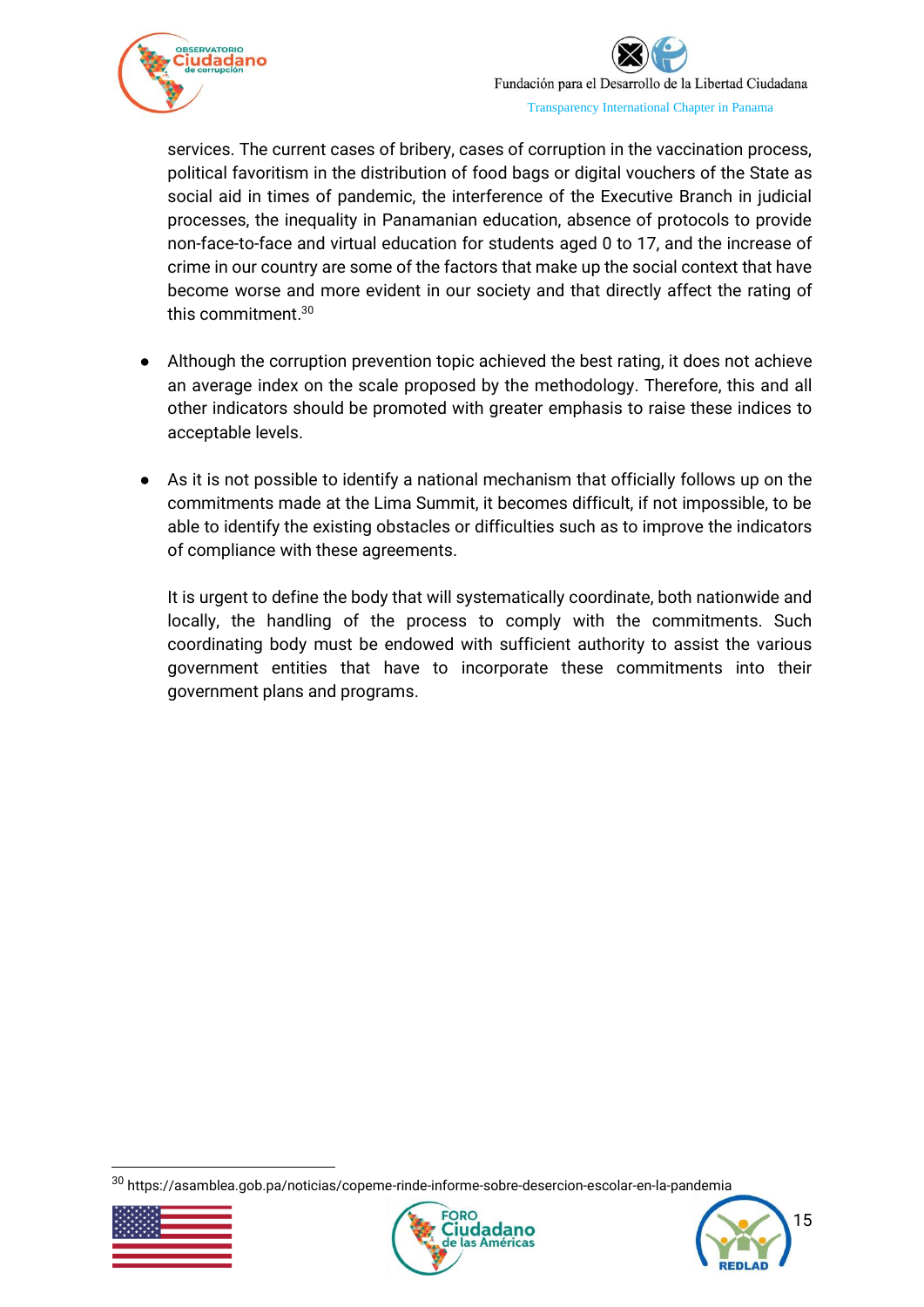

Fundación para el Desarrollo de la Libertad Ciudadana

Transparency International Chapter in Panama

## <span id="page-16-0"></span>1. Reinforcement of Democratic Governance



#### **Graph 3. Result of Commitments Related to Reinforcement of Democratic Governance**

Prepared by author on the basis of information provided by CSOs participating in the CCO Platform.

From the point of view of the organizations that participated in this process, in Commitment 2, which refers to strengthening judicial autonomy and independence, little progress has been made, so the Administration of Justice acts with total autonomy and independence (1.4/3.0). For participating organizations, the Panamanian judicial system lacks true judicial independence. There are many scandals that point to acts of corruption. There are also denunciations by officials in high positions, including prosecutors and magistrates, who have informed the media about situations that question the autonomy that should exist in a Social State of Democratic Law, where there should not be any interference or pressure from other organs of the Platform or powerful sectors. This suggests that there is constant meddling by other entities of power in justice matters. The groups agree that a determining factor in guaranteeing the independence and autonomy of this important component of the Social Rule of Law is to provide it with financial autonomy, complying with the first paragraph of Article 214 of the Constitution, which establishes a special prerogative, both in relation to the Supreme Court and to the Public Prosecutor's Office, in the sense that it is they who prepare its budget and send it to be included in the General State Budget.





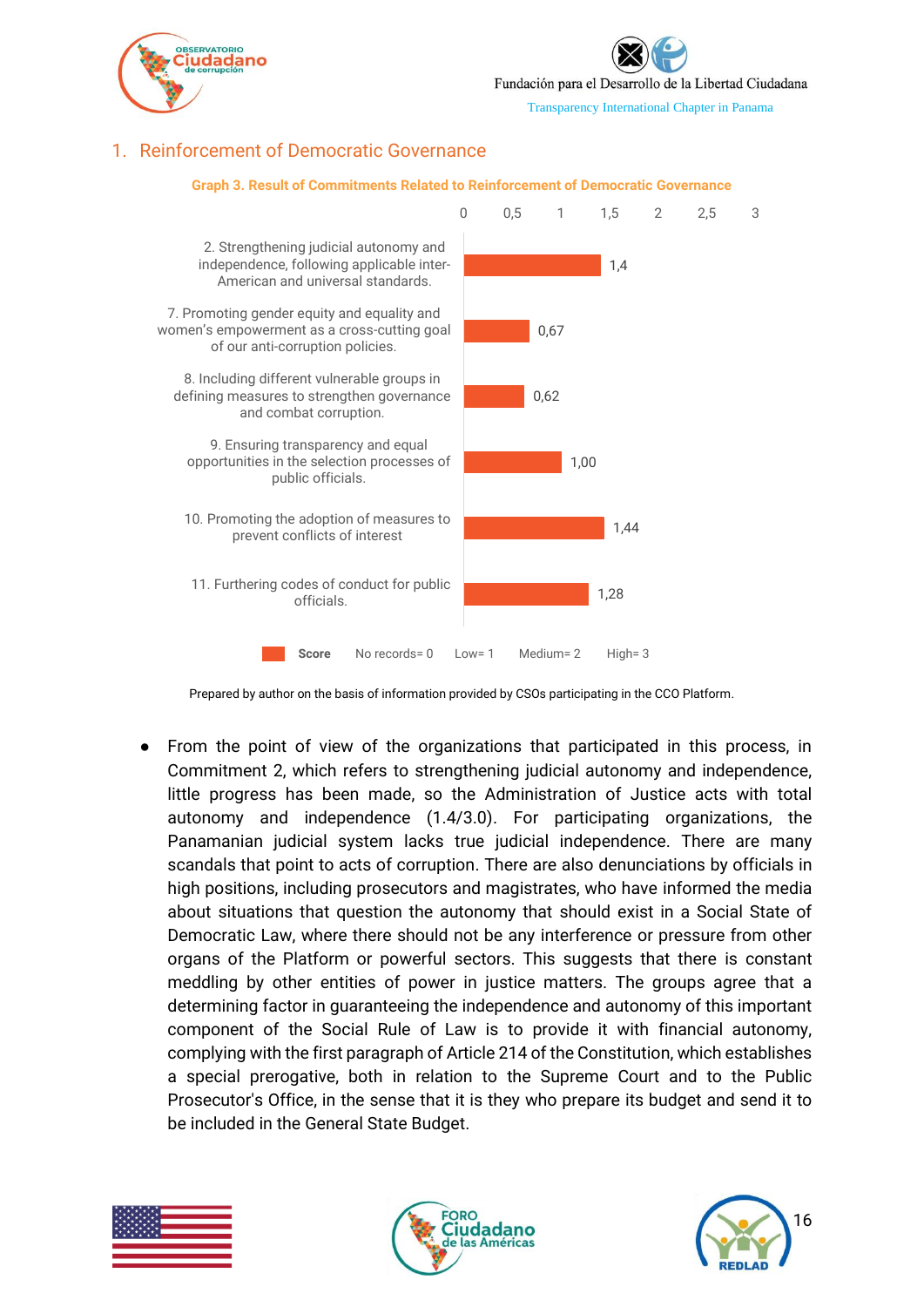

The partial implementation of Law 53 of 2015 on the Judicial Career, which had not been implemented due to lack of budget, stands out as positive until last year when the public selection processes for the Court of Integrity and Transparency were started. To date, most justice officials hold temporary positions because neither open selection processes nor promotions have been implemented yet in accordance with the law. In the Accusatory Criminal System, which was implemented throughout the country on September 2, 2016, to date officials hold temporary positions, which seriously compromises judicial independence. Only 20.5% of the total of 4,272 judicial officials are judicial Career Officials. According to the participating organizations, nepotism and influence peddling still exist in Panama in the hiring of public servants.

- Commitments 7 and 8, which refer to promoting public policies on issues of gender equality and equity, as well as inclusion in the different groups in situations of vulnerability, and promoting anti-corruption measures are topics for which no evidence was found, so they have not been considered within the anti-corruption actions.
- Commitment 10 has been the highest-rated by organizations. This refers to promoting the adoption of measures that prevent conflicts of interest and the worst rated is the one concerning the inclusion of the various groups in a situation of vulnerability in anti-corruption measures (1.44/3.0). The latter is of relevance in the processes of inclusion and sectoral integration in public anti-corruption policies. In Panama, public policies, in response to anti-corruption issues, have not been rated in these sectoral contexts or vulnerable groups. These are policies that have been built on the basis of the transparency of public management in general and with an absence of their transversal impact broken down by group in a situation of vulnerability.
- Commitments 7 and 8, which refer to promoting public policies on issues of gender equality and equity, as well as inclusion in the different groups in situations of vulnerability, and promoting anti-corruption measures are topics for which no evidence was found, so they have not been considered within the anti-corruption actions.





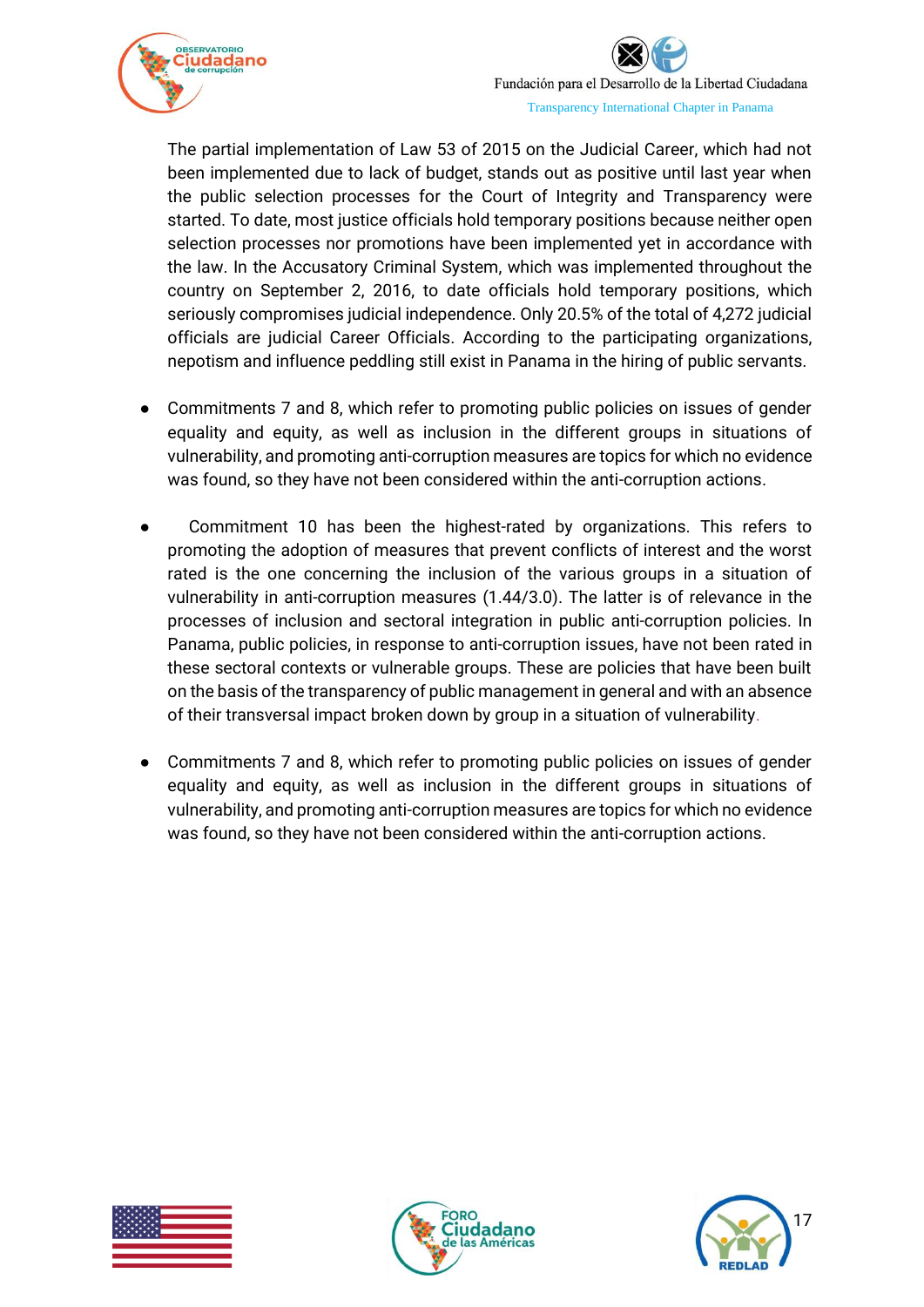

## <span id="page-18-0"></span>2. Transparency, Access to Information, Protection of Whistleblowers and Human Rights, including Freedom of Expression.

**Graph 4. Result of Commitments Related to Transparency, Access to Information, Protection of Whistleblowers and Human Rights, including Freedom of Expression.**



Prepared by author on the basis of information provided by CSOs participating in the CCO Platform.

The organizations that have participated in this follow-up have rated commitment 16 highest. This commitment refers to "Strengthening the instruments of transparency and access to public information" (1.88/3.0). This is because they all consider it positive that the Intelligent Platform and Line 311 have been improved to facilitate complaints against possible acts of corruption and request access to information. For organizations, the National Authority for Transparency and Access to Information (NATAI) has carried out constant monitoring of government institutions, ensuring that they adjust so as to duly comply with the Law on Transparency and Access to Public Information, Law 6 of 2002.





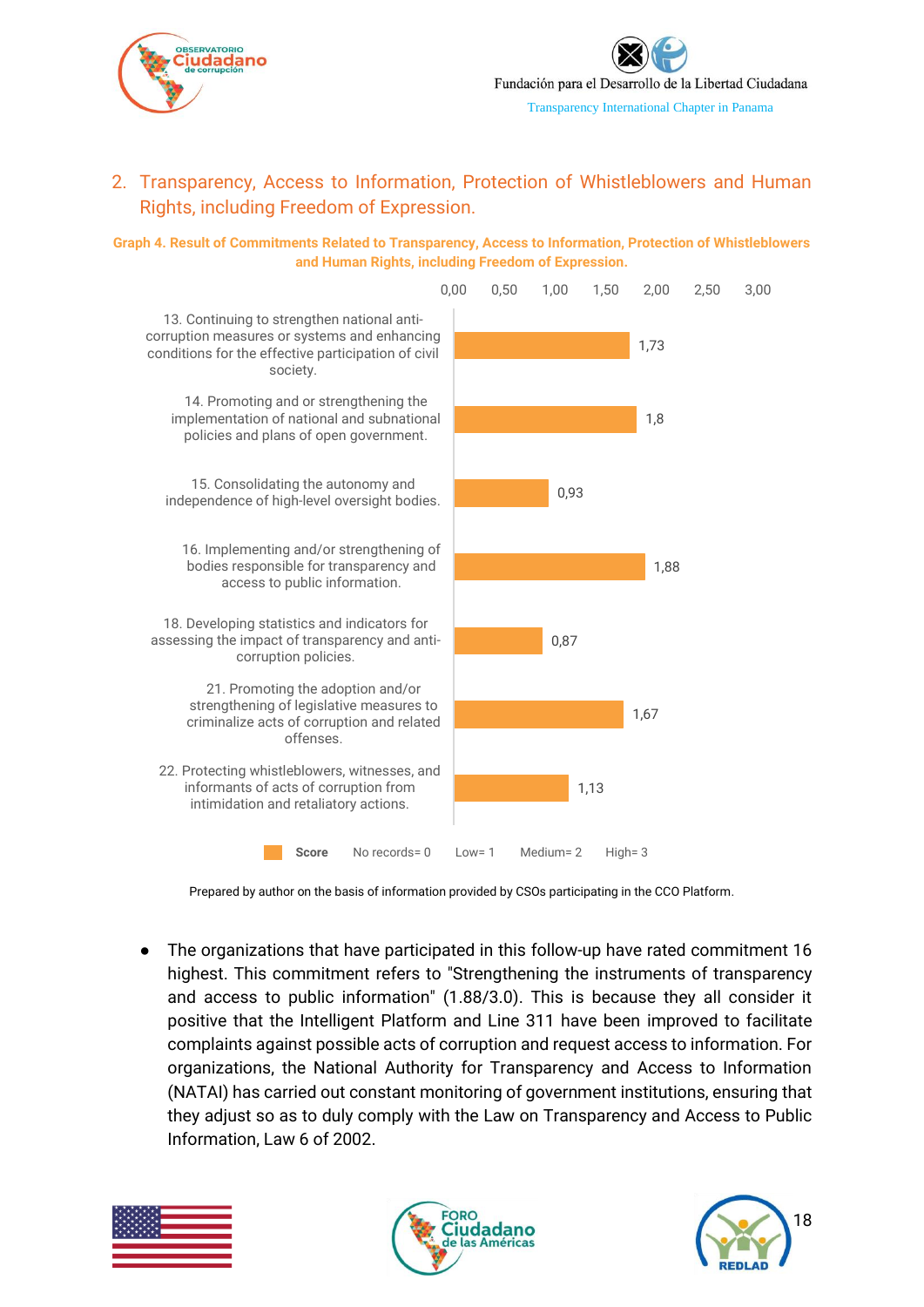

- A significant step forward (1.73), is the design of an intelligent platform that allows citizens to access information and, likewise, to file complaints with the National Authority for Transparency and Access to Information, when their right to information is violated or limited, as set forth in Commitment No. 13, in relation to access to information, as well as to the filing of corruption complaints with administrative authorities and judicial authorities. The Public Prosecutor's Office is the body in charge, by constitutional mandate, of investigating possible crimes in general and in particular crimes of corruption. It should be highlighted, with regard to the Public Prosecutor's Office, that the Anti-Corruption Prosecutor's Offices, which handle the investigations of corruption crimes, have been professionalized and have been staffed with specialized teams to carry out this increasingly complex task.
- Rules, both criminal and procedural, have been modified to provide the Public Prosecutor's Office with the legal tools to help respond to the challenges of the new criminal forms of corruption, which are transnational in nature, use complex mechanisms of public limited companies that hide the final beneficiaries, and take advantage of a banking system that is not efficient when it comes to tracking the circulation of embezzled money coming from acts of corruption.
- On the other hand, Commitment 18 (0.87) on the production of statistics for the evaluation of transparency policies has been rated lower. The institutions handle statistical data on transparency and the fight against corruption, but this data or the databases containing all that information are not properly evaluated in terms of the impact they have or do not have on transparency and anti-corruption policies. So, in this sense, the possibility of promoting the strengthening of state capacities through statistical data on the matter is at a standstill. Participating organizations mention that on the websites of the Office of the Comptroller General of the Republic, "Other Links" section, "National Directorate of Complaint and Citizen Participation" subsection, as of 2017 it is possible to look up statistics on the complaints dealt with; on the website of the Court of Auditors, there are statistics that allow citizens to know the number of precautionary measures that have been taken, the resolutions of reparation and the impacts on the National Treasury, among others; Investigations and the Public Prosecutor's Office forward all the information to the Ministry of Security, which collects the data from the National Integrated System of Criminal Statistics (ISCS). Additionally, the website of the National Authority for Transparency and Access to Information (NATAI), "Transparency" section, "Reports" subsection, allows citizens to review and download reports on the impact of the transparency and anti-corruption policies.





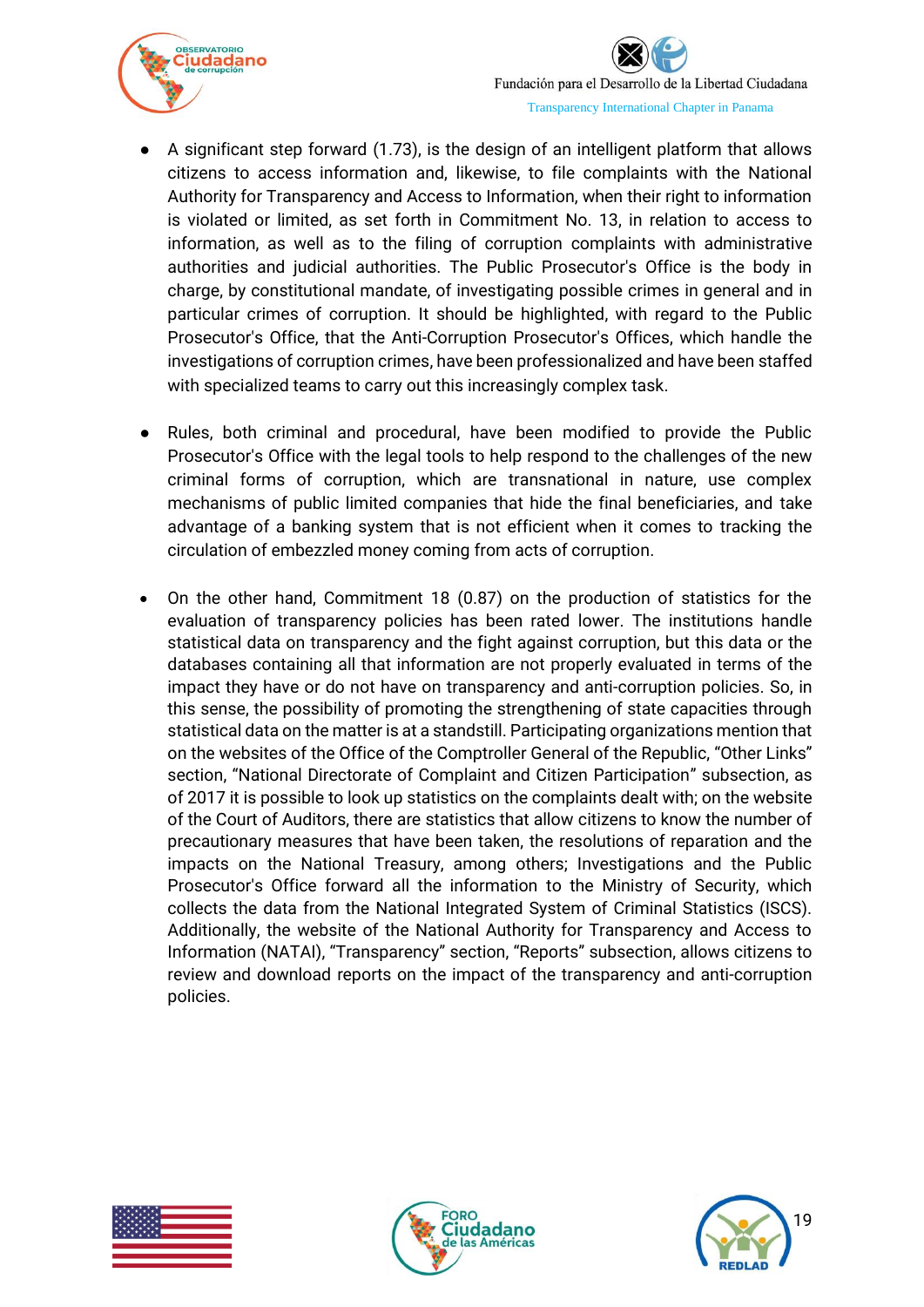

Fundación para el Desarrollo de la Libertad Ciudadana

Transparency International Chapter in Panama

## <span id="page-20-0"></span>3. Financing of Political Organizations and Election Campaigns





Prepared by author on the basis of information provided by CSOs participating in the CCO Platform.

The rating made by organizations that participated in this exercise shows that, on the topic of financing of political organizations and election campaigns, progress has been made in the implementation of greater transparency in public and private financing, both for political organizations and election campaigns.

The Election Tribunal has strengthened the mechanisms for oversight and accountability by political organizations that receive financing, both for the operation, training of these political organizations, and for election campaigns. The Election Code is completely modified at the end of the general election process in order to correct failures detected during the election process.

It is also noteworthy that Panama has established the obligation to keep a single account in a state bank in order to manage the funds granted for public and private financing of parties and campaigns. An Audit Directorate has been set up within the Election Tribunal, whose functions include assessing the revenues and disbursements of both political parties and independent candidates.<sup>31</sup>

● The score obtained is below the average rating since, despite some regulations and controls, private election campaign donations of dubious origin continue, as has been revealed in bribery investigations that are being carried out, but have not yet achieved a judicial definition.<sup>32</sup> Nevertheless, for some of the participating organizations, there has been significant progress with the creation of the Audit Directorate through Decree 2 dated January 8, 2018, whose functions include the assessment of the revenues and disbursements by political parties, their candidates and independent candidates.

<sup>32</sup> <https://www.laestrella.com.pa/nacional/politica/201114/limitan-donantes-campanas-politicas>







<sup>31</sup> <https://www.tribunal-electoral.gob.pa/financiamiento-politico/informacion/>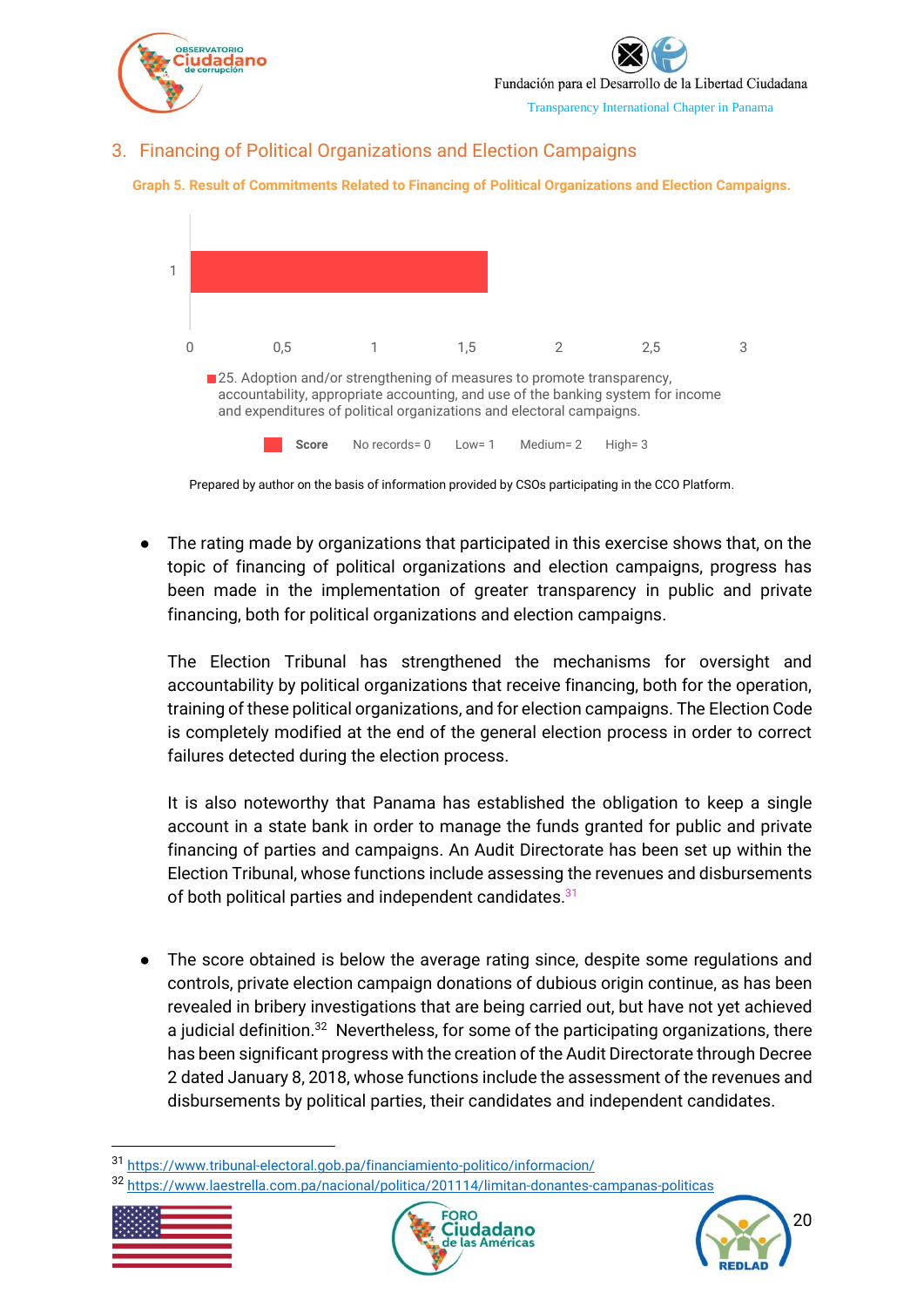

## <span id="page-21-0"></span>4. Prevention of Corruption in Public Works and Public Procurement and Contracting





Prepared by author on the basis of information provided by CSOs participating in the CCO Platform.

● Commitment 27 obtained the highest rating (2.07/3.0) since Panama has an electronic platform called "www.panamacompra.gob.pa" <sup>33</sup> that is mandatory for all public or private institutions that execute public funds, when contracting services for the State. Although the information uploaded to the platform is publicly accessible, the information is not easy to use and interpret by all citizens.

Participating organizations have agreed that the last reform to the current Law on Public Procurement (Law 153 dated May 8, 2020, which reformed the Single Text of Law 22 of June 27, 2006, which regulates public procurement and establishes other provisions <sup>34</sup>) was positive but insufficient to close the door to corruption (direct contracting, exceptions). The organizations also requested that companies that are investigated or sanctioned in other countries should be submitted to certain conditions before allowing them to contract with the Panamanian State.

Commitment 29, which refers to the inclusion of anti-corruption clauses in all State agreements, was the lowest rated (0.87/3.0). This rating is because these clauses

<sup>34</sup> [https://www.dgcp.gob.pa/sala-de-prensa/1205-8-9-2017-implementacion-de-la-ley-153-de-2020-que-regula](https://www.dgcp.gob.pa/sala-de-prensa/1205-8-9-2017-implementacion-de-la-ley-153-de-2020-que-regula-las-contrataciones-publica)[las-contrataciones-publica](https://www.dgcp.gob.pa/sala-de-prensa/1205-8-9-2017-implementacion-de-la-ley-153-de-2020-que-regula-las-contrataciones-publica)







<sup>33</sup> Website:<https://www.panamacompra.gob.pa/Inicio/#!/>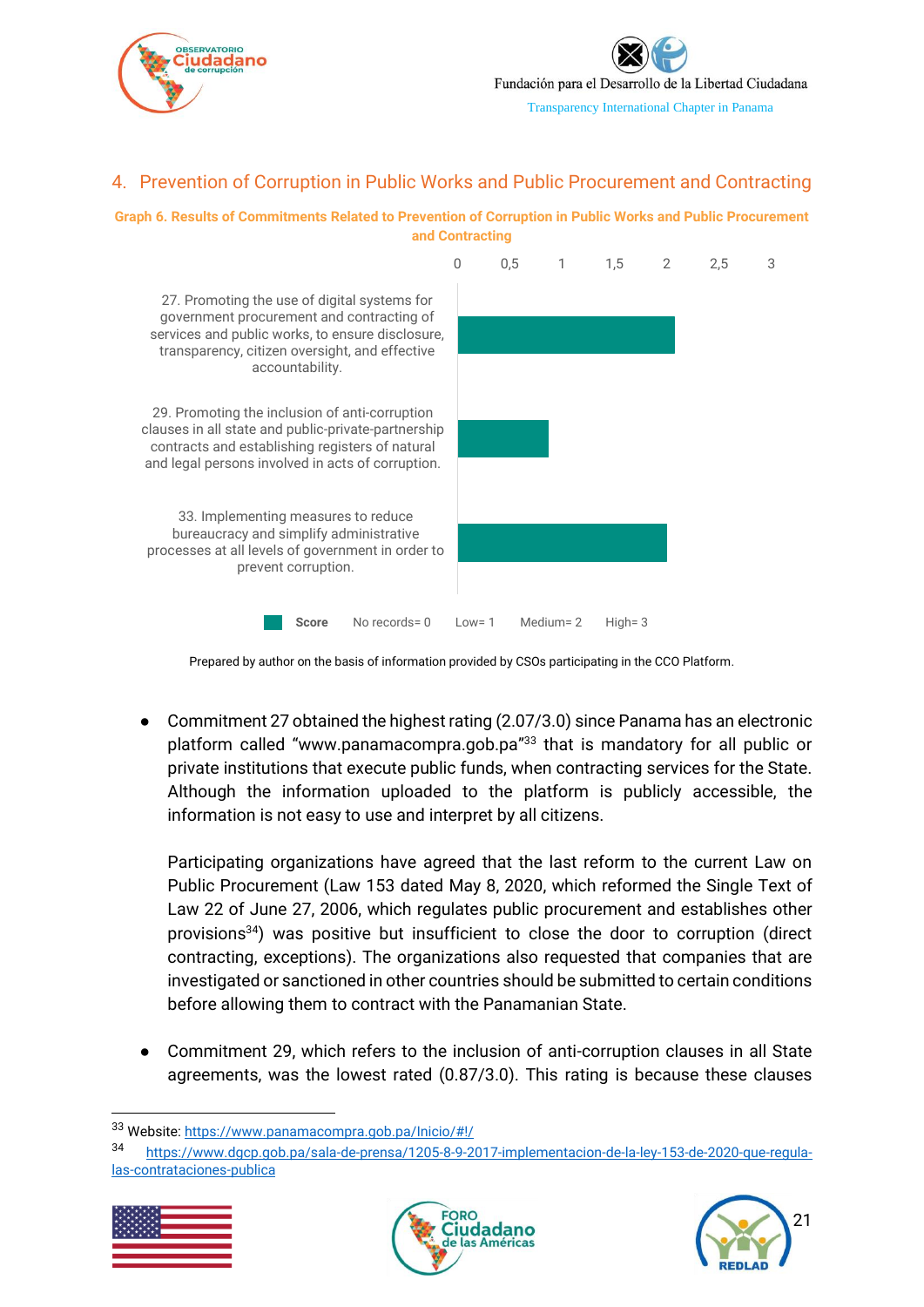

have not been implemented in Panama. Panama's current Public Procurement Law, mentioned above, does not establish any obligation to include this clause in the main body of the public contract, hence its rating by CSOs on the rating scale of this commitment. It establishes an intermediate formula in Integrity Pacts since it requires that, in each tender, it should be mandatory for contracting parties and must include subcontractors. DGPP has already issued a model of this type of Integrity Pacts<sup>35</sup> whose breaches include two consequences: the non-awarding of the tender and the administrative resolution of the agreement, without including specific sanctions. This new Panamanian Law of Public Procurement establishes the conditions that companies must meet to be suppliers or service providers with the State. The main reforms and additions in this new law, in relation to this point, include the following:

- **Disqualification for contracting with the State when participating in an act of corruption.** Companies and individuals who have been convicted of crimes against the Public Administration by a national or foreign court will be temporarily disqualified.
- **It is established that, in public acts that do not exceed \$5,000,000.00, only national companies may participate, except for limitations established in international treaties.**
- **The Law obliges the Directorate General for Public Procurement (DGPP) to develop a Code of Ethics applicable to all persons who participate in contracting processes** with the State. It must also develop an anti-corruption manual and an integrity pact to be signed by all bidders participating in public events. Additionally, "the Observatory of Public Procurement" is created. It should be pointed out that this observatory has been digitally active since June 2021 on the website <https://www.panamacompraencifras.gob.pa/#!/> . It allows citizens to look up the total number of contracting companies, purchasing officials and suppliers, the total number of public events that are fruitless (unsuccessful), canceled, awarded, authorized, and published between 2008 and 2021.
- **The use of standardized forms prepared by the Directorate General for Public Procurement is mandatory, while** all documentation available in public offices and which can be validated electronically is no longer required.
- **The promotion of socially responsible, sustainable, and viable purchases is established.** The Directorate General for Public Procurement has the mission to establish sustainability, energy efficiency and innovation criteria, as well as social and ethical aspects criteria in procurement procedures for all public entities.

<sup>35</sup> [https://ww.panamacompra.gob.pa/Documentos/doc%20estandares%202.0/Formato%20PRL-0201%20-](https://ww.panamacompra.gob.pa/Documentos/doc%20estandares%202.0/Formato%20PRL-0201%20-%20Pacto%20de%20Integridad%20V%201.0%20(Final).docx) [%20Pacto%20de%20Integridad%20V%201.0%20\(Final\).docx](https://ww.panamacompra.gob.pa/Documentos/doc%20estandares%202.0/Formato%20PRL-0201%20-%20Pacto%20de%20Integridad%20V%201.0%20(Final).docx)





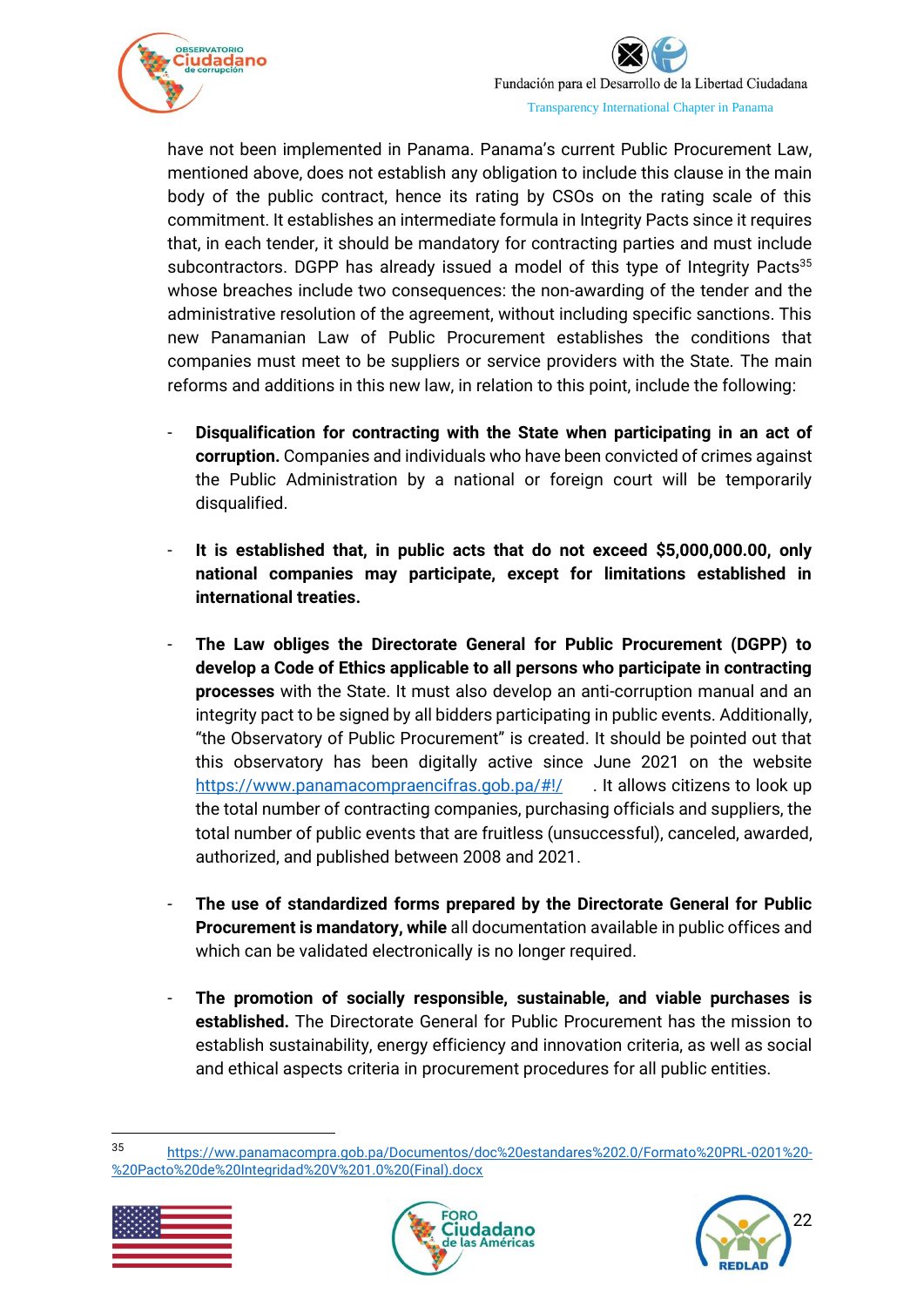

## <span id="page-23-0"></span>5. International Legal Cooperation; the Fight Against Bribery, International Corruption, Organized Crime, and Money Laundering; and Asset Recovery

**Graph 7. Result of Commitments Related to International Legal Cooperation; the Fight Against Bribery, International Corruption, Organized Crime, and Money Laundering; and Asset Recovery.**



Prepared by author on the basis of information provided by CSOs participating in the CCO Platform.

- Concerning International Legal Cooperation; the Fight Against Bribery, International Corruption, Organized Crime, and Money Laundering; and Asset Recovery, the country is a signatory to multiple treaties, conventions, and agreements, both multilateral and bilateral, that establish the obligation of the exchange of information relevant to the investigations of these types of crimes or for asset recovery processes. However, the collaboration process is not always effective and timely since there is no procedural homogeneity in the different countries and this collaboration will always be determined or dependent on the internal structure and the bureaucracy of each country. It is urgent to define and adopt a uniform protocol to facilitate the effectiveness of this international cooperation, in order to overcome the possible barriers caused by a lack of procedural uniformity.
- The results of the commitment lowest rated by CSOs in this follow-up are interesting. This is, first, because Panama does not have a law or legal norm that legalizes the instrument of forfeiture, and second, forfeiture is an instrument that most citizens do not understand and they ignore how this instrument can help in the fight against organized crime. Therefore, it is necessary for Panama to be on a par with the countries of the region, such as El Salvador and Honduras, to combat organized crime in a systemic way, including this judicial instrument in the national legal system. Also, Panama should establish citizen education mechanisms on illicit ownership and on how to denounce it to initiate an informal investigation without affecting fundamental rights. Recently, the Executive, through the Minister of Security, presented Bill No. 625 of 2021 to the National Assembly <sup>36</sup> to regulate the forfeiture of assets obtained as a product of illicit activity or used mainly for criminal activities, i.e., money laundering.

<sup>36</sup> https://www.asamblea.gob.pa/APPS/SEG\_LEGIS/PDF\_SEG/PDF\_SEG\_2020/PDF\_SEG\_2021/2021\_P\_625.pdf





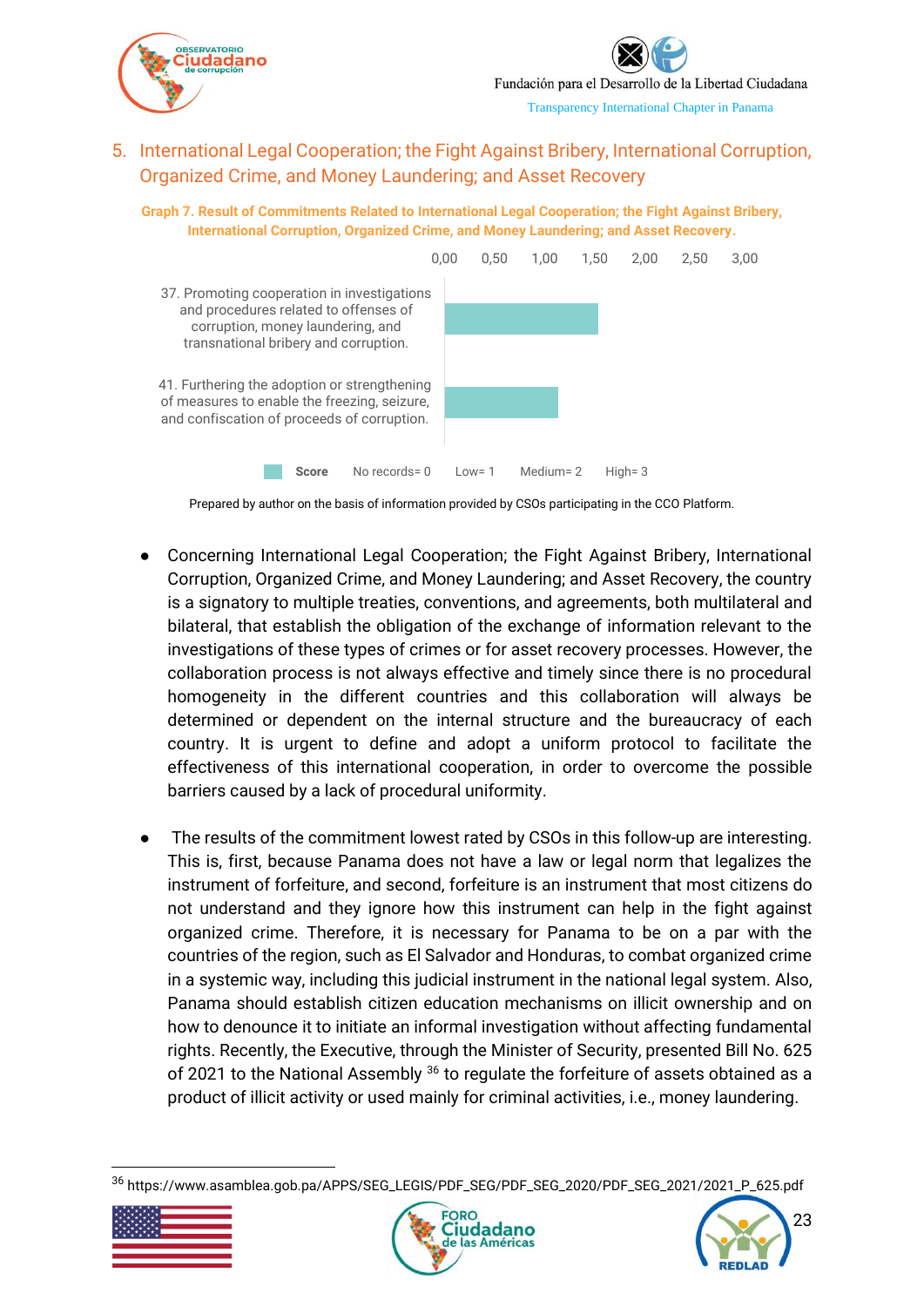



## <span id="page-24-0"></span>**Conclusions**

It was not an easy task to bring civil society organizations into the process of monitoring the prioritized commitments. Despite exhaustive mapping and an invitation process, the expected number of participating organizations was not achieved, which is why the contributions of those who participated, which are here presented, is even more valuable.

As we set out in the section on the context of Panama, the CSO sector has been severely hit by the pandemic in terms of material and human resources. It is also evident that social organizations do not feel addressed by the space that resulted from the Summits of the Americas, so they do not feel a real motivation to participate in the Citizen Corruption Observatory of the Americas.

Secondly, it is important to point out that national authorities do not have a permanent structure to follow up on the fulfilment of the commitments, nor has an intergovernmental coordination mechanism been defined to permanently and systematically promote the fulfillment of the commitments by each of the bodies that is responsible for their execution.

The commitments prioritized for the follow-up on the Lima Agreement took on a special significance during the pandemic, precisely because they would have required each country to define the fight against corruption as a State Policy to prevent opportunism and the resurgence of corruption – an ever-present scourge in the Americas. States of emergency and non-existent or simplified controls have resulted in abuses in the administration of resources and authoritarianism in security sectors.

Modern democracies had taken important steps in promoting the active participation of citizens, but the pandemic has generated a setback, and a decrease in the spaces for citizen participation. This is all the more a reason why, in these times of change, international structures and spaces should go beyond the vision of giving governments the exclusive responsibility of being a valid dialogue partner. It is important that spaces, such as the "Summit of the Americas," review their structure and open it to a greater integration of the social organizations of the different countries, so the new paradigms to give spaces such as the summit meetings sustainability and effectiveness can be taught by example, especially in the context of the setbacks that the COVID-19 Pandemic has meant for the region.

The signing of the Lima Agreement has acted for the countries of the Americas as a thermometer to measure and know where we are and where we should go, at the national and regional level, for the implementation of sustainable, efficient, participatory and inclusive public policies in anti-corruption matters. It has also allowed to be hand in hand with the Citizen Corruption Observatory that has given voice and connection to civil society organizations in the exercise of public power which, in the Panamanian case, is enshrined in Article 2 of the Political Constitution.

Finally, it is necessary to create campaigns aimed at the next generations to teach them the importance of transparency and the fight against corruption in any instance. We must make





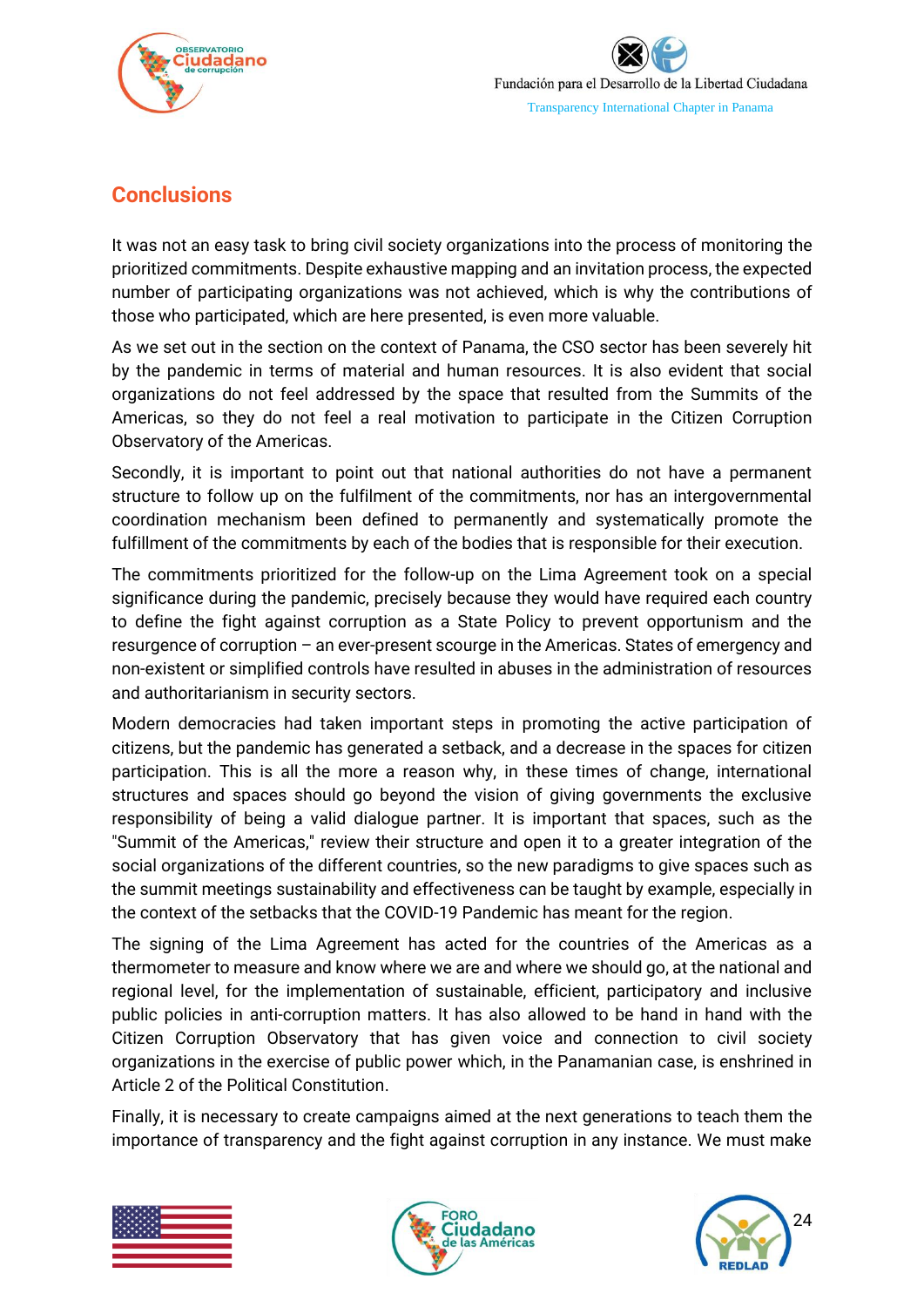



changes in attitudes and awareness in the face of the corruption our politicians have wanted to get us used to for decades.

<span id="page-25-0"></span>Actions and Recommendations for Compliance with the Lima Agreement in Panama.

### Topic 1. Reinforcement of Democratic Governance

### **Recommendations**

It is urgent that the independence and real separation of the three organs of the State (Executive, Legislative and Judicial) be guaranteed, in such a way that they really balance each other in the exercise of power and control the possible abuses of power by one of the organs to the detriment of the others.

The Executive and Legislative organs are political spaces that are established from electoral processes in an exhausted system that has hijacked democracy in the hands of political parties. At this time, as work is being done on electoral reforms, nonpartisan participation in elections must be strengthened, so other social forces have access to govern through these two organs of the State.

The administration of justice must be strengthened institutionally through the implementation of the new Judicial Career Law, which establishes the incorporation of judicial officials based on meritocracy. However, financial independence must also be guaranteed in such a way that the judicial system is not subject to the will of the political or economic class.

### Topic 2. Transparency, Access to Information, Protection of Whistleblowers and Human Rights, including Freedom of Expression

#### **Recommendations**

Information must be sufficiently clear and easy to use by citizens, so that institutions and officials who are held accountable for management can be followed up and the reports are adequately formulated.

Strengthening the national system for the protection of human rights, including those of a jurisdictional nature, so - through the activation of legal protection mechanisms there are urgent and immediate protection responses from courts, but also including those of a non-jurisdictional nature, such as the Ombudsman's Office, which should be an entity as far away from political control as possible.

Establishing an alliance of both the Ombudsman's Office and the National Authority for Transparency and Access to Information with social organizations that work on these issues, in such a way as to give these institutions the necessary legitimacy.

## Topic 3. Financing of Political Organizations and Election Campaigns

### **Recommendations**

In the electoral reforms that are being developed, private financing of all political activity must be reduced as much as possible, both in terms of political organizations and in electoral campaigns. Understanding that all political activity is of a public nature and its purpose is the search of the Common Good and guarantee the public interest,





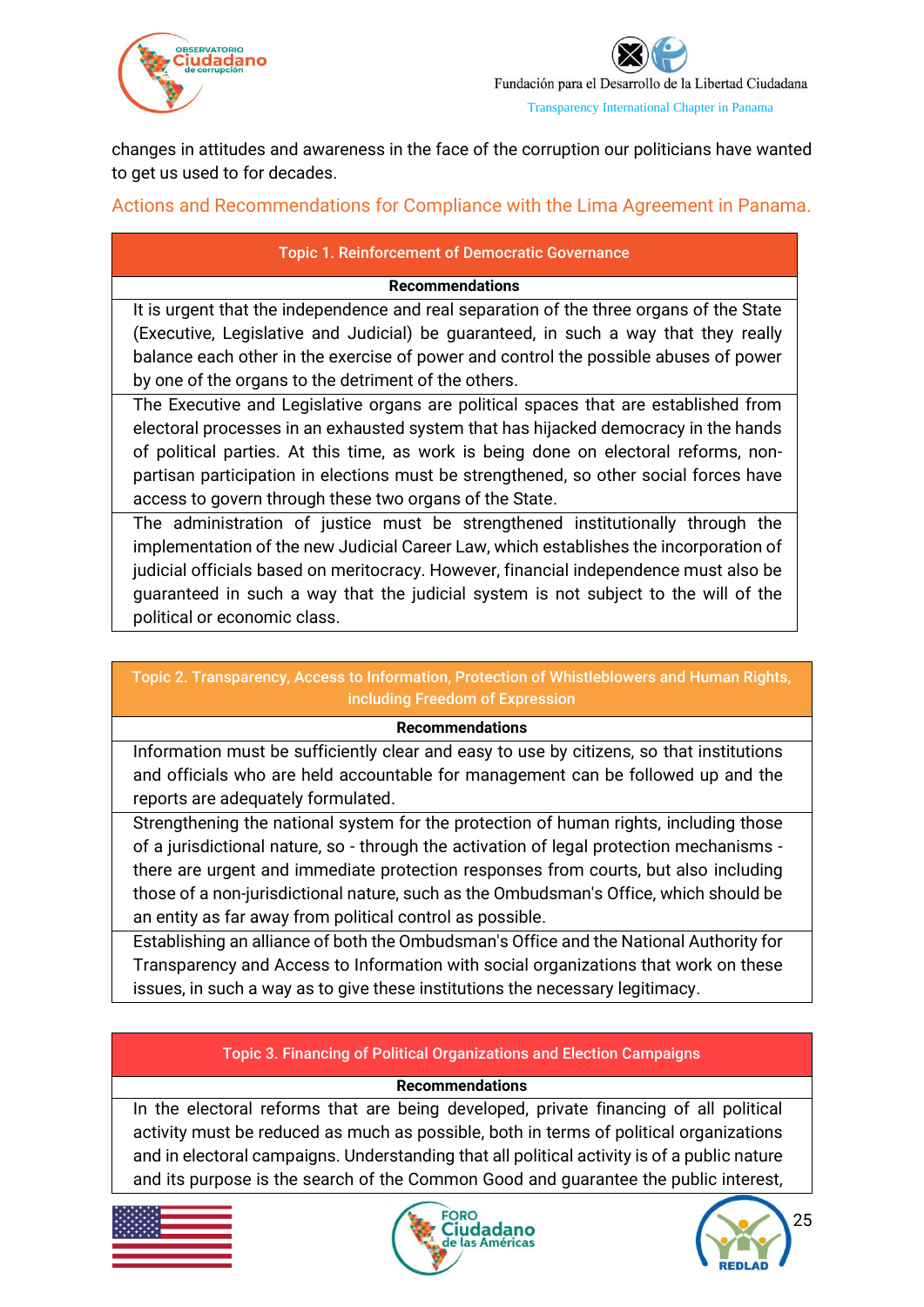



### Topic 3. Financing of Political Organizations and Election Campaigns

it must be avoided that economic interests take over the public mission of the exercise of power and that the public service become an instrument of economic power to gain better conditions and preferential treatment for economic actors.

Election campaigns must be regulated in such a way as to allow spaces to educate voters to vote responsibly and based on impartial information, supporting candidates who demonstrate greater commitment to democratic values and respect for human rights.

#### **Topic 4. Prevention of Corruption in Public Works and Public Procurement and Contracting**

#### **Recommendations**

It is urgent that a risk analysis be prepared with the broad participation of social organizations that can alert those responsible for public procurement of any danger that could be present when contracting with companies that are a risk to public interests.

Public procurement should prohibit the participation of companies that are or have been involved in acts of corruption both nationally and internationally.

It is necessary that the anti-corruption clause be included in any public procurement process, so the State can penalize those responsible more quickly or invoke the termination of the contract without having to assume civil liability.

All public procurement must be inspired by social welfare and the public interest; therefore, there cannot be contracts that violate the social interest, which must always prevail over the private interest.

## Topic 5. International Legal Cooperation; the Fight Against Bribery, International Corruption, Organized Crime, and Money Laundering; and Asset Recovery

#### **Recommendations**

Panama is a party to all multilateral and bilateral treaties and conventions that regulate international legal cooperation mechanisms to combat organized crime, bribery crimes, bribery, as well as asset recovery. However, it has not established the national mechanisms that make such cooperation effective.

Financial support is required, so both the Public Prosecutor's Office that must investigate and the courts that must judge these acts have a strong structure, based on professionals competent and trained to respond to the needs both to provide rapid and efficient cooperation, and when required, this technical and specialized team should know what cooperation it should request, who to address and how to make such a request.

Prompt adoption of appropriate legislation for the effective recovery of assets resulting from unlawful acts.





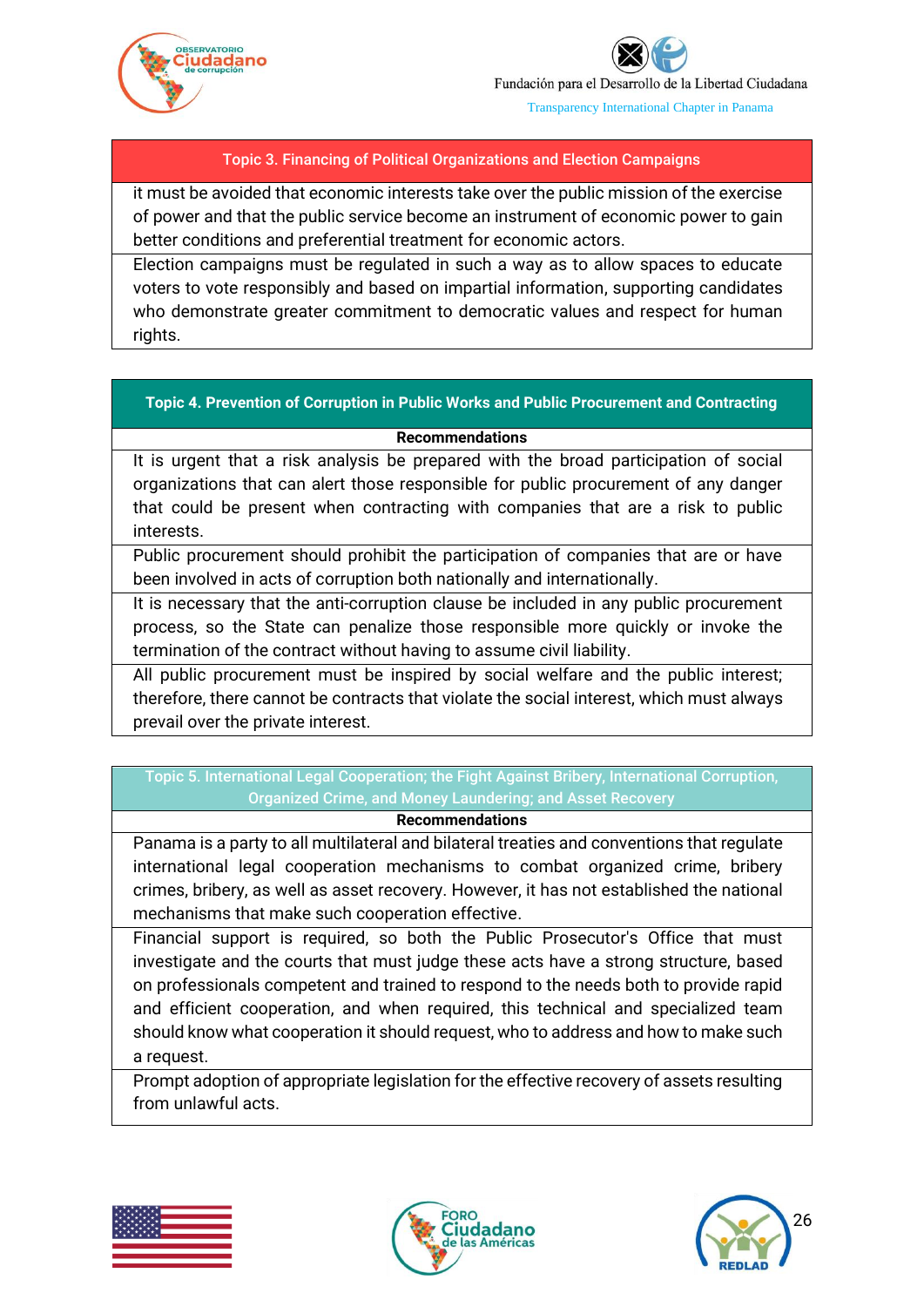



## <span id="page-27-0"></span>**Final Thought:**

The monitoring shows the reality of a Panama whose government is in debt with the development of pro transparency and anti-corruption public policies with defined objectives, resources and within a realistic timeframe on the one hand, and a population that requires more information and articulation to be a protagonist in demanding and participating in these anti-corruption policies on the other.

There is an urgent need for a sustainable and permanent socialization process in Panamanian society on the importance of complying with the Commitments of the Lima Summit and to restore the confidence of citizens in the democratic model through their power to influence the development, monitoring and reform of public policies, mechanisms an laws aimed at preventing and fighting corruption.





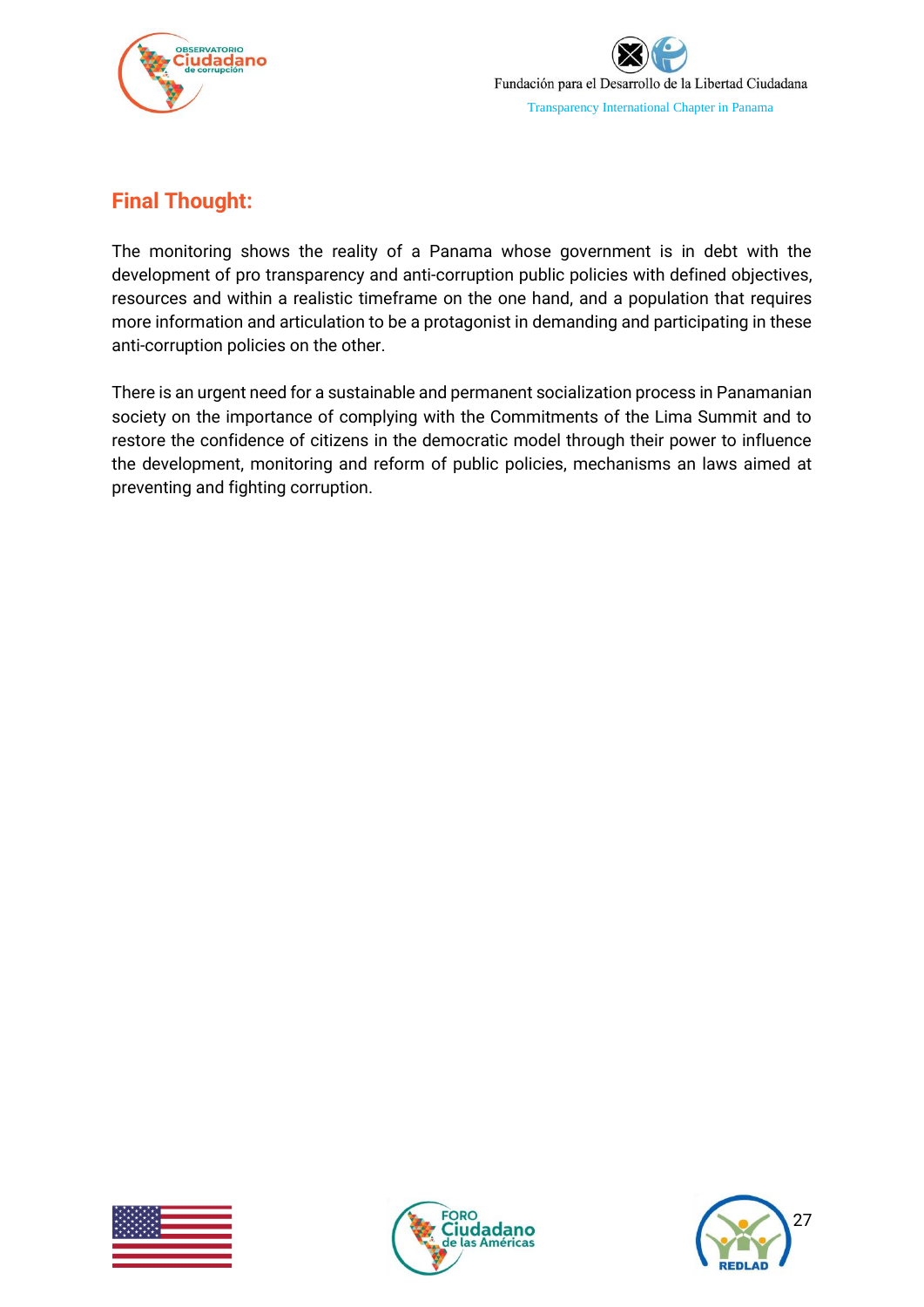

# <span id="page-28-0"></span>**References.**

- Arcia, O. (25 de abril de 2020). Asesores del MINSA piden explicaciones por la compra de ventiladores a precios 'excesivos'; la presidencia alega que pidió la entrega 'rápida'. *La Prensa*. [https://www.prensa.com/sociedad/grupo-asesor-del-minsa-preocupado-por](https://www.prensa.com/sociedad/grupo-asesor-del-minsa-preocupado-por-compra-de-ventiladores-a-precios-excesivos/)[compra-de-ventiladores-a-precios-excesivos/](https://www.prensa.com/sociedad/grupo-asesor-del-minsa-preocupado-por-compra-de-ventiladores-a-precios-excesivos/)
- Asamblea Nacional. (21 de octubre de 2020). Noticias: [COPEME rinde informe sobre](https://asamblea.gob.pa/noticias/copeme-rinde-informe-sobre-desercion-escolar-en-la-pandemia)  [deserción escolar en la pandemia.](https://asamblea.gob.pa/noticias/copeme-rinde-informe-sobre-desercion-escolar-en-la-pandemia) [https://asamblea.gob.pa/noticias/copeme-rinde](https://asamblea.gob.pa/noticias/copeme-rinde-informe-sobre-desercion-escolar-en-la-pandemia)[informe-sobre-desercion-escolar-en-la-pandemia](https://asamblea.gob.pa/noticias/copeme-rinde-informe-sobre-desercion-escolar-en-la-pandemia)
- Asamblea Nacional. (28 de abril de 2021). Trámite legislativo 2021-2022: Anteproyecto de Ley 625, Que adopta la legislación de extinción de dominio de bienes ilícitos. [https://www.asamblea.gob.pa/APPS/SEG\\_LEGIS/PDF\\_SEG/PDF\\_SEG\\_2020/PDF\\_SEG\\_2](https://www.asamblea.gob.pa/APPS/SEG_LEGIS/PDF_SEG/PDF_SEG_2020/PDF_SEG_2021/2021_P_625.pdf) [021/2021\\_P\\_625.pdf](https://www.asamblea.gob.pa/APPS/SEG_LEGIS/PDF_SEG/PDF_SEG_2020/PDF_SEG_2021/2021_P_625.pdf)
- Bustamante, A. (22 de julio de 2020). Las anomalías detectadas en el plan Panamá Solidario. *La Prensa*. [https://www.prensa.com/impresa/panorama/las-anomalias](https://www.prensa.com/impresa/panorama/las-anomalias-detectadas-en-el-plan-solidario/)[detectadas-en-el-plan-solidario/](https://www.prensa.com/impresa/panorama/las-anomalias-detectadas-en-el-plan-solidario/)
- De Obaldía, O. (28 de enero de 2021), Índice de Percepción de la Corrupción; Fundación para el Desarrollo de la Libertad Ciudadana y Transparency International; [https://www.libertadciudadana.org/wp](https://www.libertadciudadana.org/wp-%20content/uploads/2021/01/IPC2020_RESULTADOSGLOBALESYDEPANAMA.pdf)[content/uploads/2021/01/IPC2020\\_RESULTADOSGLOBALESYDEPANAMA.pdf](https://www.libertadciudadana.org/wp-%20content/uploads/2021/01/IPC2020_RESULTADOSGLOBALESYDEPANAMA.pdf)
- Encuesta de OSFL Panamá; 2020; CAPADESO-INDESA, Pág. 14; [https://drive.google.com/file/d/1G\\_giNJ8g5ndtjhjFhGlBNtDpnF2Fi4r5/view?usp=sharing](https://drive.google.com/file/d/1G_giNJ8g5ndtjhjFhGlBNtDpnF2Fi4r5/view?usp=sharing)
- Expansión. (2020). Panamá Índice de Percepción de la Corrupción. 29 junio de 2021, de Datosmacro.com Sitio web: [https://datosmacro.expansion.com/estado/indice](https://datosmacro.expansion.com/estado/indice-percepcion-corrupcion/panama)[percepcion-corrupcion/panama](https://datosmacro.expansion.com/estado/indice-percepcion-corrupcion/panama)
- FDLC-TI Panamá, 2021; Importancia del seguimiento ODS 16, Reporte sombra de la implementación del ODS16 en Panamá; [https://www.libertadciudadana.org/wp](https://www.libertadciudadana.org/wp-content/uploads/2021/06/Informe_ODS16-Panama-2021.pdf)[content/uploads/2021/06/Informe\\_ODS16-Panama-2021.pdf](https://www.libertadciudadana.org/wp-content/uploads/2021/06/Informe_ODS16-Panama-2021.pdf)
- Gordon. I. (14 de noviembre de 2020). Limitan donantes de campañas políticas. [https://www.laestrella.com.pa/nacional/politica/201114/limitan-donantes-campanas](https://www.laestrella.com.pa/nacional/politica/201114/limitan-donantes-campanas-politicas)[politicas](https://www.laestrella.com.pa/nacional/politica/201114/limitan-donantes-campanas-politicas)
- Lasso, A., (28 de febrero de 2021). La corrupción y el futuro de Panamá, La Prensa, <https://www.prensa.com/impresa/opinion/la-corrupcion-y-el-futuro-de-panama/>





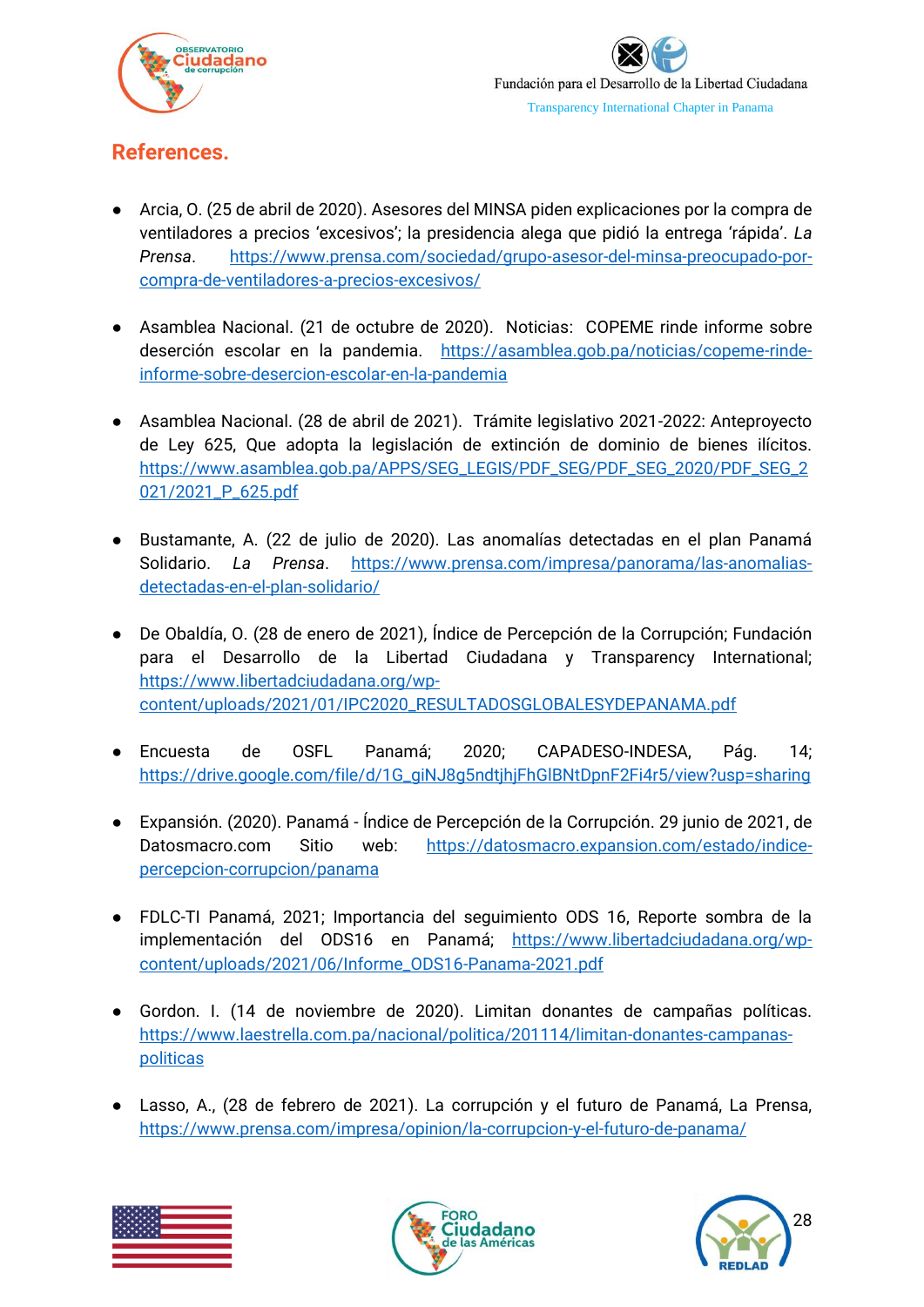



- Observatorio Ciudadano de Corrupción. (2020). Metodología de Investigación.: <https://occ-america.com/metodologia/>
- Panama 2020 Human Rights Reports; 2020; [https://gpa-mprod](https://gpa-mprod-mwp.s3.amazonaws.com/uploads/sites/10/2021/04/PANAMA-2020-%20HUMAN-RIGHTS-REPORT_final-ESP.pdf)[mwp.s3.amazonaws.com/uploads/sites/10/2021/04/PANAMA-2020-](https://gpa-mprod-mwp.s3.amazonaws.com/uploads/sites/10/2021/04/PANAMA-2020-%20HUMAN-RIGHTS-REPORT_final-ESP.pdf) HUMAN-RIGHTS-[REPORT\\_final-ESP.pdf](https://gpa-mprod-mwp.s3.amazonaws.com/uploads/sites/10/2021/04/PANAMA-2020-%20HUMAN-RIGHTS-REPORT_final-ESP.pdf)
- Prieto-Barreiro E. (22 de julio de 2021). El Ministerio Público investiga el hospital modular de Albrook. *La Prensa*. [https://www.prensa.com/impresa/panorama/el-mp-investiga-el](https://www.prensa.com/impresa/panorama/el-mp-investiga-el-hospital-modular-de-albrook/)[hospital-modular-de-albrook/](https://www.prensa.com/impresa/panorama/el-mp-investiga-el-hospital-modular-de-albrook/)
- Rojas L., K.E.; (31 de marzo de 2021). Corrupción en Panamá, un problema grave en tres poderes del Estado, dice EEUU; [https://www.laestrella.com.pa/nacional/210331/corrupcion-panama-problema-grave](https://www.laestrella.com.pa/nacional/210331/corrupcion-panama-problema-grave-tres-poderes-dice-eeuu)[tres-poderes-dice-eeuu](https://www.laestrella.com.pa/nacional/210331/corrupcion-panama-problema-grave-tres-poderes-dice-eeuu)
- Tribunal Electoral. Financiamiento Público. (22 de julio de 2021). [https://www.tribunal](https://www.tribunal-electoral.gob.pa/financiamiento-politico/informacion/)[electoral.gob.pa/financiamiento-politico/informacion/](https://www.tribunal-electoral.gob.pa/financiamiento-politico/informacion/)





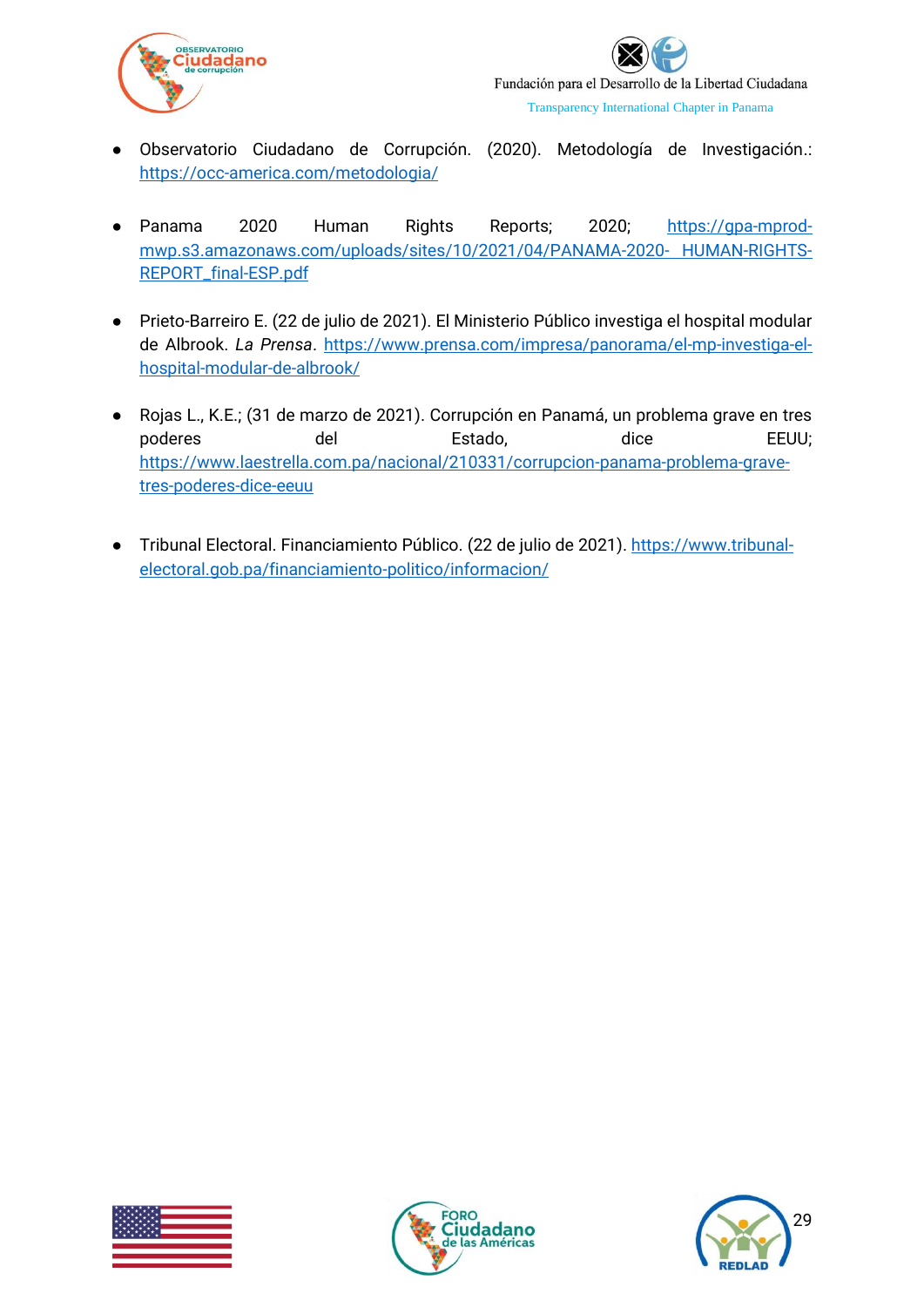

# <span id="page-30-0"></span>**Annexes**

## <span id="page-30-1"></span>Annex 1 Rating of the Lima Agreement in Panama

#### **Table 1. Follow-up Criteria for Commitments related to Reinforcement of Democratic Governance.**

| <b>Commitment</b>                                                                                                                                                                                                                                                                                                                                              | <b>Relevance</b> | <b>Effectivene</b><br>SS | <b>Sustainability</b> | <b>Country</b><br>Average |
|----------------------------------------------------------------------------------------------------------------------------------------------------------------------------------------------------------------------------------------------------------------------------------------------------------------------------------------------------------------|------------------|--------------------------|-----------------------|---------------------------|
| 2.<br>Strengthening<br>judicial<br>autonomy<br>and<br>independence following applicable inter-American<br>and universal standards on this matter to promote<br>respect for the Rule of Law and access to justice, as<br>well as to promote and encourage policies of<br>integrity and transparency in the judicial system.                                     | $\mathfrak{p}$   | 1.2                      | 1                     | 1.4                       |
| 7. Promoting gender equity and equality and<br>women's empowerment as a cross-cutting goal of<br>our anti-corruption policies, through a task force on<br>women's leadership and empowerment that will<br>actively promote cooperation among inter-American<br>institutions and synergies with other international<br>agencies.                                | 0.67             | 0.67                     | 0.67                  | 0.67                      |
| 8. Including different vulnerable groups in defining<br>measures to strengthen governance and combat<br>corruption, recognizing their serious impact on<br>these populations.                                                                                                                                                                                  | 0.57             | 0.71                     | 0.57                  | 0.62                      |
| 9. Ensuring transparency and equal opportunities in<br>the selection processes of public officials, based on<br>objective criteria, such as merit, equity, and<br>aptitude.                                                                                                                                                                                    | 1                | 1.22                     | 0.78                  | 1                         |
| 10. Promoting the adoption of measures to prevent<br>conflicts of interest, as well as the submission of<br>declarations of assets and financial information by<br>public officials, as appropriate.                                                                                                                                                           | 1.5              | 1.5                      | 1.33                  | 1.44                      |
| 11. Furthering codes of conduct for public officials<br>that contain high standards of ethics, probity,<br>integrity, and transparency, using as a point of<br>reference the "Guidelines for the Management of<br>Policies for Probity in the Public Administrations of<br>the Americas" and urging the private sector to<br>develop similar codes of conduct. | 1.67             | 1.17                     | $\mathbf{1}$          | 1.28                      |

#### **Table 2. Follow-up Criteria for Commitments related to Transparency, Access to Information, Protection of Whistleblowers, and Human Rights, including Freedom of Expression.**

| Commitment                                                                                                                                                                                                                                                                                                                                                                       | <b>Relevance</b> | <b>Effective</b><br>ness | <b>Sustainability</b> | Country<br>Average |
|----------------------------------------------------------------------------------------------------------------------------------------------------------------------------------------------------------------------------------------------------------------------------------------------------------------------------------------------------------------------------------|------------------|--------------------------|-----------------------|--------------------|
| 13. Continuing to strengthen national anti-corruption<br>measures or systems and enhancing conditions for<br>the effective participation of civil society, social<br>organizations, academia, the private sector, citizens,<br>and other social actors in monitoring government<br>performance, including the development<br>0f<br>prevention mechanisms, channels for reporting | 2.2              | 1.4                      | 1.6                   | 1.73               |





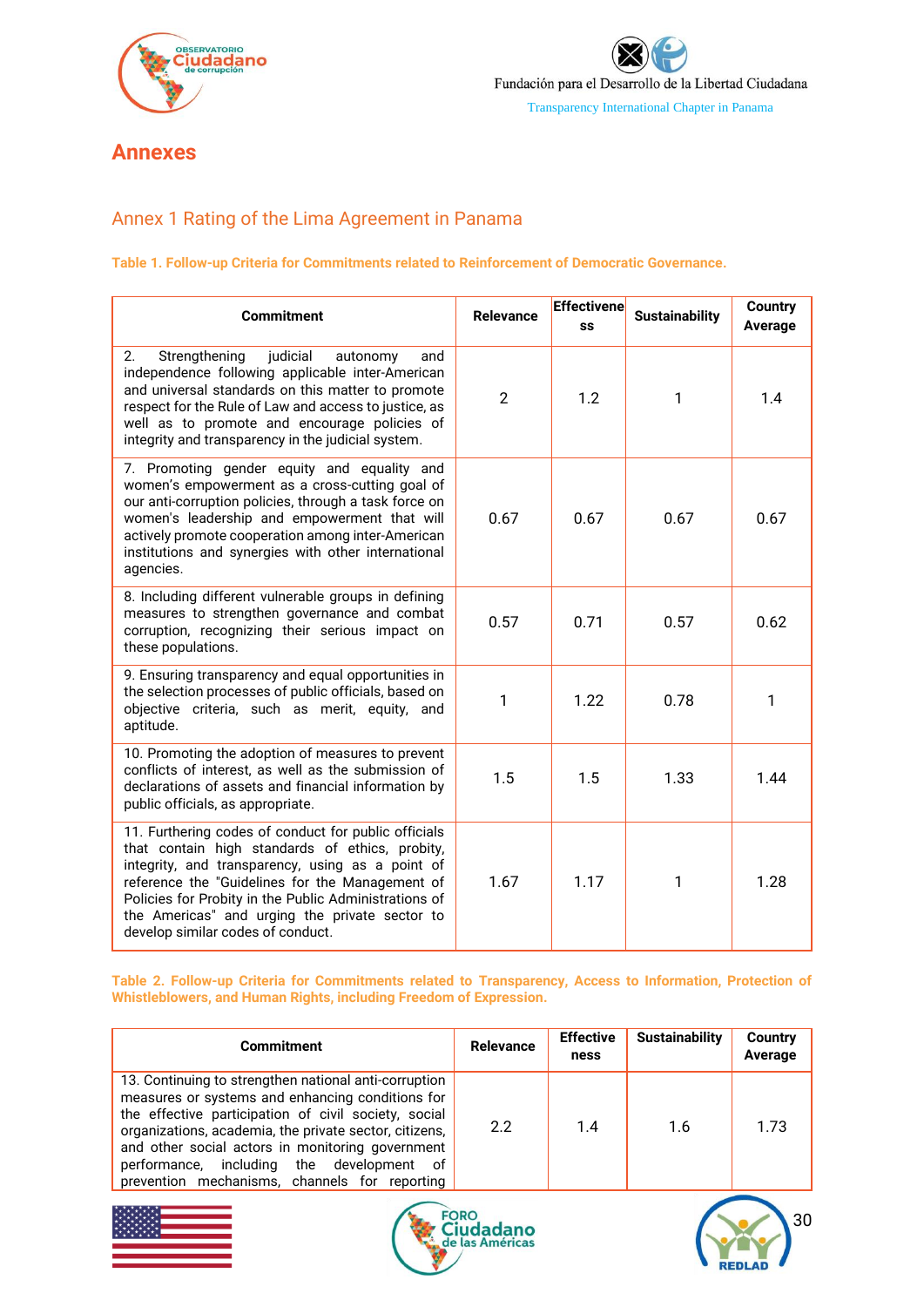



Fundación para el Desarrollo de la Libertad Ciudadana

Transparency International Chapter in Panama

| possible acts of corruption and facilitating the work<br>of watchdogs, including other citizen oversight<br>mechanisms, and incentivizing the adoption of digital<br>means of participation.                                                                                                                                                                                                                      |                |      |      |      |
|-------------------------------------------------------------------------------------------------------------------------------------------------------------------------------------------------------------------------------------------------------------------------------------------------------------------------------------------------------------------------------------------------------------------|----------------|------|------|------|
| 14.<br>and/or<br>Promoting<br>strengthening<br>the<br>implementation of national and subnational policies<br>and plans of open government, digital government,<br>open data, fiscal transparency, open budgeting,<br>digital procurement systems, public contracting, and<br>a public registry of State suppliers, considering<br>towards that end the participation of civil society and<br>other social actors. | 1.8            | 1.8  | 1.8  | 1.8  |
| 15. Consolidating the autonomy and independence<br>of high-level oversight bodies.                                                                                                                                                                                                                                                                                                                                | 1.2            | 0.8  | 0.8  | 0.93 |
| 16. Implementing and/or strengthening of bodies<br>responsible for transparency and access to public<br>information, based on applicable international best<br>practices.                                                                                                                                                                                                                                         | $\overline{2}$ | 1.88 | 1.75 | 1.88 |
| 18. Developing statistics and indicators in our<br>countries for assessing the impact of transparency<br>and<br>anti-corruption<br>policies<br>advancing<br>and<br>government capacity in this field.                                                                                                                                                                                                             | 1              | 0.6  | 1    | 0.87 |
| 21. Promoting the adoption and/or strengthening of<br>legislative measures to criminalize acts of corruption<br>and related offenses consistent with the United<br>Nations Convention against Corruption (UNCAC), the<br>United Nations Convention against Transnational<br>Organized Crime, and the Inter-American Convention<br>against Corruption (IACAC).                                                     | $\overline{2}$ | 1.4  | 1.6  | 1.67 |
| Protecting whistleblowers,<br>22.<br>witnesses,<br>and<br>informants of acts of corruption from intimidation<br>and retaliatory actions.                                                                                                                                                                                                                                                                          | 1.4            | 0.8  | 1.2  | 1.13 |

**Table 3. Follow-up Criteria for Commitments related to Financing of Political Organizations and Election Campaigns.**

| <b>Commitment</b>                                                                                                                                                                                                                                                                                                                                                                                                                        | <b>Effective</b><br>ness | <b>Relevance</b> | <b>Sustainability</b> | <b>Country</b><br><b>Average</b> |
|------------------------------------------------------------------------------------------------------------------------------------------------------------------------------------------------------------------------------------------------------------------------------------------------------------------------------------------------------------------------------------------------------------------------------------------|--------------------------|------------------|-----------------------|----------------------------------|
| 25. Encouraging adoption and/or strengthening of<br>measures to promote transparency, accountability,<br>appropriate accounting, and use of the banking system<br>for income and expenditures of political organizations<br>and parties, especially those related to their electoral<br>campaigns, in order to guarantee the licit origin of the<br>contributions and penalizing anyone involved in accepting<br>lillicit contributions. | 1.67                     | 1.5              | 1.67                  | 1.61                             |

#### **Table 4. Follow-up Criteria for Commitments related to Prevention of Corruption in Public Works and Public Procurement and Contracting.**

| <b>Commitment</b>                                                                                             | <b>Effective</b><br>ness | Relevance | Sustainability | <b>Country</b><br>Average |
|---------------------------------------------------------------------------------------------------------------|--------------------------|-----------|----------------|---------------------------|
| 27. Promoting the use of digital systems for government<br>procurement and contracting of services and public | າາ                       | 2.2       | 1.8            | 2.07                      |